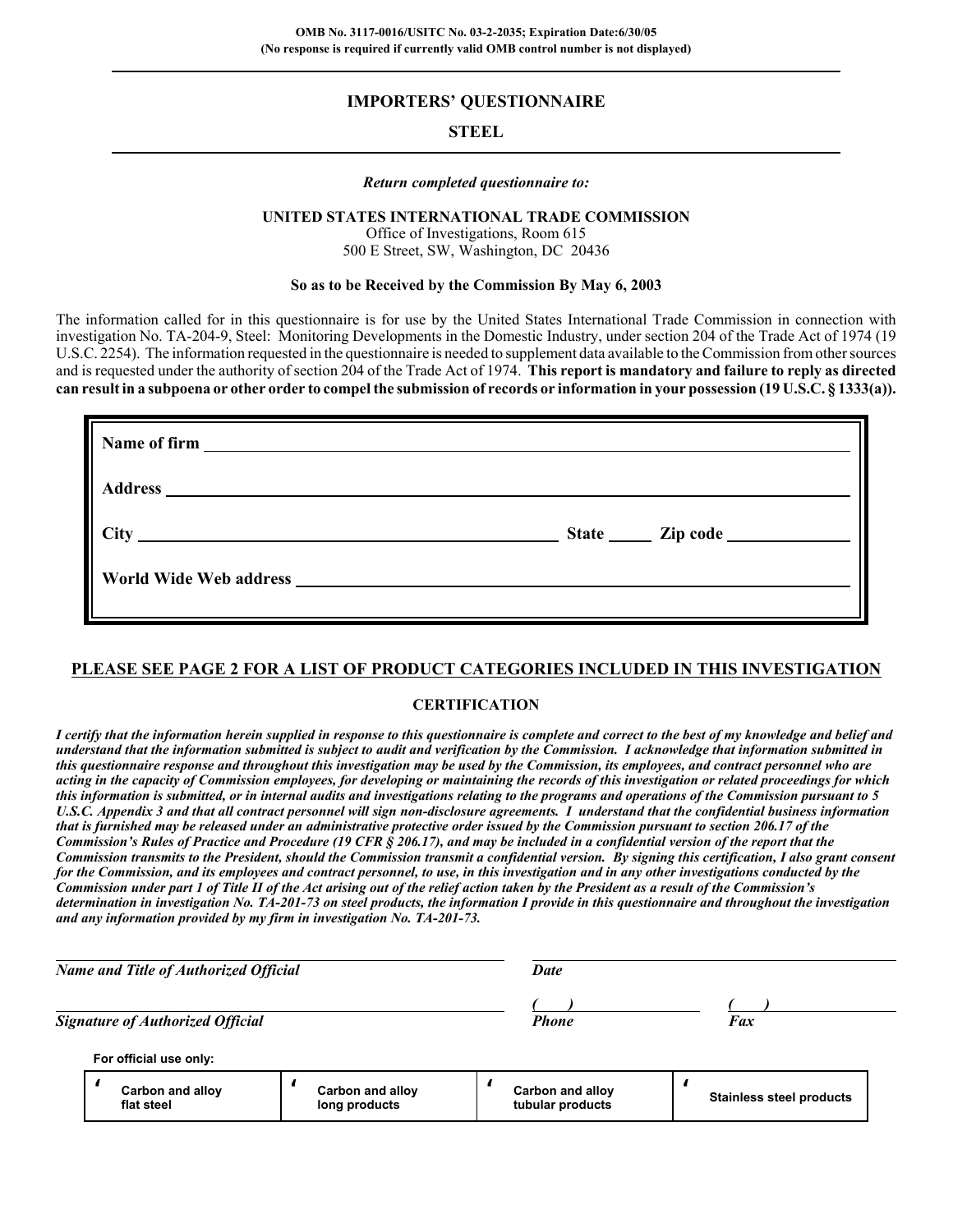1. Has your firm imported any of the following (as they are defined in the instruction booklet) since April 1, 2000?

| <b>Carbon and Alloy Flat Steel</b>                                                                                             | <b>Carbon and Alloy Long Products</b>                                                                       | <b>Carbon and Alloy Tubular</b><br><b>Products</b>                                                                        | <b>Stainless Steel Products</b>                                                          |
|--------------------------------------------------------------------------------------------------------------------------------|-------------------------------------------------------------------------------------------------------------|---------------------------------------------------------------------------------------------------------------------------|------------------------------------------------------------------------------------------|
| <b>Slabs</b><br>Yes<br>No<br>If yes complete pp. 1-4, 5-7, 17, 21,<br>$25-29$                                                  | Hot-rolled bar and light shapes<br>N <sub>o</sub><br>Yes<br>If yes complete pp. 1-4, 8-10, 17,<br>22, 25-29 | Welded tubular products other<br>than OCTG<br>Yes<br>$\overline{N_0}$<br>If yes complete pp. 1-4, 11-13, 17,<br>23, 25-29 | <b>Bar and light shapes</b><br>No<br>Yes<br>If yes complete pp. 1-4, 14-17, 24,<br>25-29 |
| CTL/clad plate<br>$No \Box Yes$<br>If yes complete pp. 1-4, 5-7, 17, 21,<br>$25-29$                                            | Cold-finished bar<br>$\Box$ No $\Box$ Yes<br>If yes complete pp. 1-4, 8-10, 17,<br>22, 25-29                | <b>Flanges and fittings</b><br>$\Box$ No $\Box$ Yes<br>If yes complete pp. 1-4, 11-13, 17,<br>23, 25-29                   | $\mathbf{Rod}$<br>$\Box$ No $\Box$ Yes<br>If yes complete pp. 1-4, 14-17, 24,<br>25-29   |
| Hot-rolled sheet, strip, and coils<br>$No \Box Yes$<br>If yes complete pp. 1-4, 5-7, 17, 21,<br>$25-29$                        | Rebar<br>$\perp$ Yes<br>$\Box$ No $\Box$<br>If yes complete pp. 1-4, 8-10, 17,<br>22, 25-29                 |                                                                                                                           | Wire<br>$\Box$ No $\Box$ Yes<br>If yes complete pp. 1-4, 14-17, 24,<br>$25 - 29$         |
| Cold-rolled sheet and strip, other<br>than GOES<br>l Yes<br>No I<br>If yes complete pp. 1-4, 5-7, 17, 21,<br>$25-29$           |                                                                                                             |                                                                                                                           |                                                                                          |
| Corrosion-resistant and other<br>coated sheet and strip<br>$No$ $\Box$ Yes<br>If yes complete pp. 1-4, 5-7, 17, 21,<br>$25-29$ |                                                                                                             |                                                                                                                           |                                                                                          |
| <b>Tin mill products</b><br>No $\Box$ Yes<br>If yes complete pp. 1-4, 5-7, 17, 21,<br>$25-29$                                  |                                                                                                             |                                                                                                                           |                                                                                          |

Please note that the above page numbers are based on printing the document(s) out in Adobe Acrobat PDF (portable document format). Should you choose to print the document(s) out in WordPerfect, Microsoft Word, or using other software, the page numbers may not coincide with the numbers listed above. Please insure that you complete all corresponding pages.

To obtain the Adobe Acrobat PDF software, please go to the following web site: http://www.adobe.com/products/acrobat/readstep2.html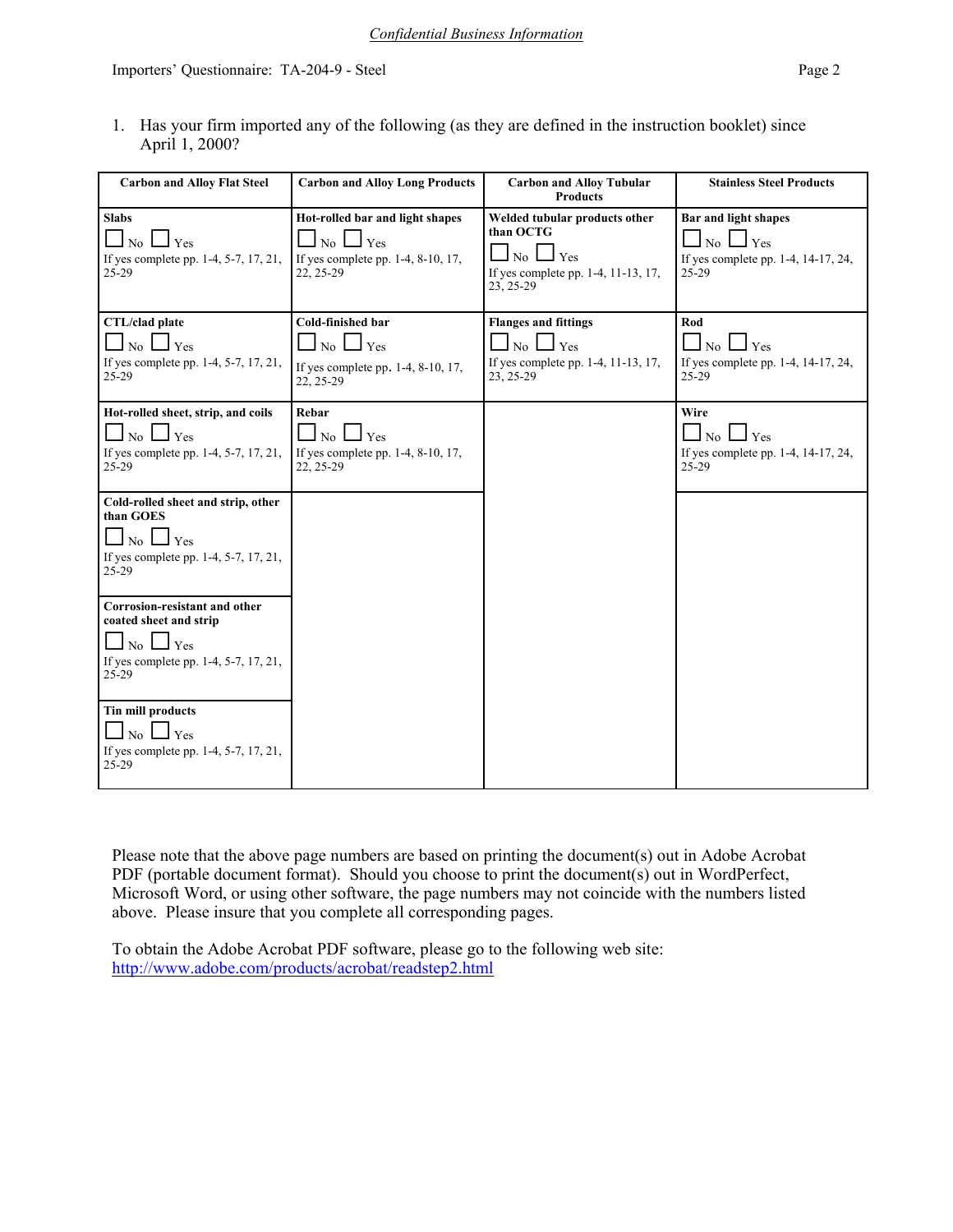## **PART I.--GENERAL QUESTIONS**

The questions in this questionnaire have been reviewed with market participants to ensure that issues of concern are adequately addressed and that data requests are sufficient, meaningful, and as limited as possible. Public reporting burden for this questionnaire is estimated to average 30 hours per response, including the time for reviewing instructions, searching existing data sources, gathering the data needed, and completing and reviewing the questionnaire. Send comments regarding the accuracy of this burden estimate or any other aspect of this collection of information, including suggestions for reducing the burden, to the Office of Investigations, U.S. International Trade Commission, 500 E Street, SW, Washington, DC 20436.

| $I-1.$  |                                      | Please report below the actual number of hours required and the cost to your firm of<br>preparing the reply to this questionnaire and completing the form.                                   |                                                                                          |
|---------|--------------------------------------|----------------------------------------------------------------------------------------------------------------------------------------------------------------------------------------------|------------------------------------------------------------------------------------------|
|         | hours                                | dollars                                                                                                                                                                                      |                                                                                          |
| $I-2$ . |                                      | 3 of the instruction booklet for reporting guidelines). If your firm is publicly traded,<br>please specify the stock exchange and trading symbol.                                            | Provide the name and address of establishment(s) covered by this questionnaire (see page |
|         |                                      |                                                                                                                                                                                              |                                                                                          |
|         |                                      |                                                                                                                                                                                              |                                                                                          |
| $I-3$ . |                                      | Is your firm owned, in whole or in part, by any other firm?                                                                                                                                  |                                                                                          |
|         | N <sub>0</sub>                       | $\Box$ Yes--List the following information.                                                                                                                                                  |                                                                                          |
|         | Firm name                            | <b>Address</b>                                                                                                                                                                               | <b>Extent of</b><br>ownership                                                            |
|         |                                      |                                                                                                                                                                                              |                                                                                          |
| $I-4.$  | steel products to the United States? | Does your firm have any related firms, either domestic or foreign, which are engaged in<br>importing subject steel products into the United States or which are engaged in exporting subject |                                                                                          |
|         | No                                   | Yes--List the following information.                                                                                                                                                         |                                                                                          |
|         | Firm name                            | <b>Address</b>                                                                                                                                                                               | Affiliation                                                                              |
|         |                                      |                                                                                                                                                                                              |                                                                                          |
|         |                                      |                                                                                                                                                                                              |                                                                                          |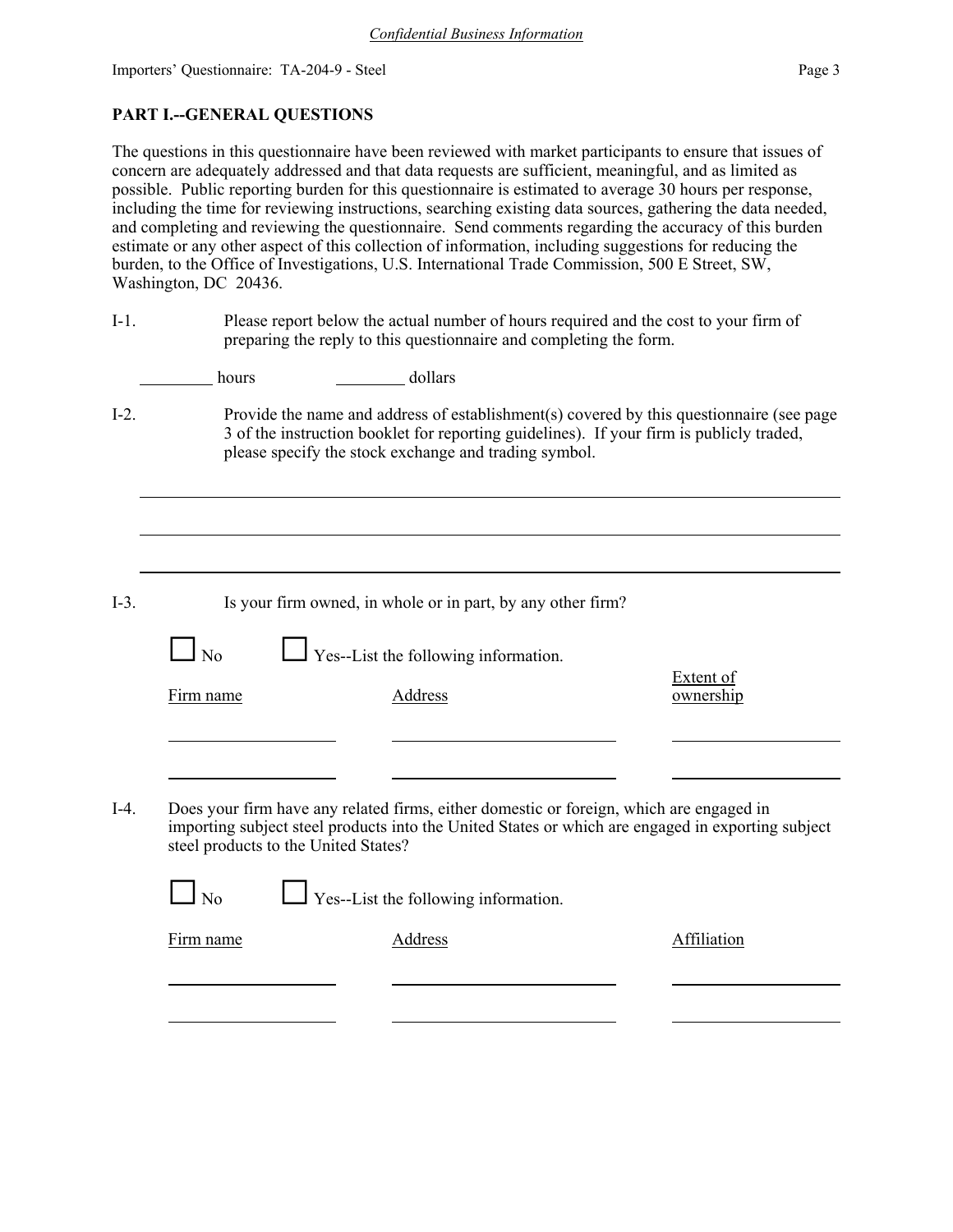# **PART I.--GENERAL QUESTIONS--***Continued*

| Affiliation<br>Has your firm experienced any plant openings, relocations, expansions, acquisitions,<br>consolidations, closures, or prolonged shutdowns because of strikes or equipment failure, or any<br>other change in the character of your operations or organization (including foreign zones, bonded<br>warehouses, or temporary in-bond provisions) relating to the importation of subject steel products |
|--------------------------------------------------------------------------------------------------------------------------------------------------------------------------------------------------------------------------------------------------------------------------------------------------------------------------------------------------------------------------------------------------------------------|
|                                                                                                                                                                                                                                                                                                                                                                                                                    |
|                                                                                                                                                                                                                                                                                                                                                                                                                    |
|                                                                                                                                                                                                                                                                                                                                                                                                                    |
|                                                                                                                                                                                                                                                                                                                                                                                                                    |
| Yes--Supply details as to the time, nature, and significance of such changes.                                                                                                                                                                                                                                                                                                                                      |
| Has your firm imported or arranged for the importation of subject steel products for delivery after                                                                                                                                                                                                                                                                                                                |
| Yes--Indicate when such orders are to be delivered, the quantities involved, and                                                                                                                                                                                                                                                                                                                                   |
|                                                                                                                                                                                                                                                                                                                                                                                                                    |
| If your firm also produces subject steel products in the United States, please indicate your reasons<br>for importing this product. If your reasons differ by source, please elaborate.                                                                                                                                                                                                                            |
|                                                                                                                                                                                                                                                                                                                                                                                                                    |
|                                                                                                                                                                                                                                                                                                                                                                                                                    |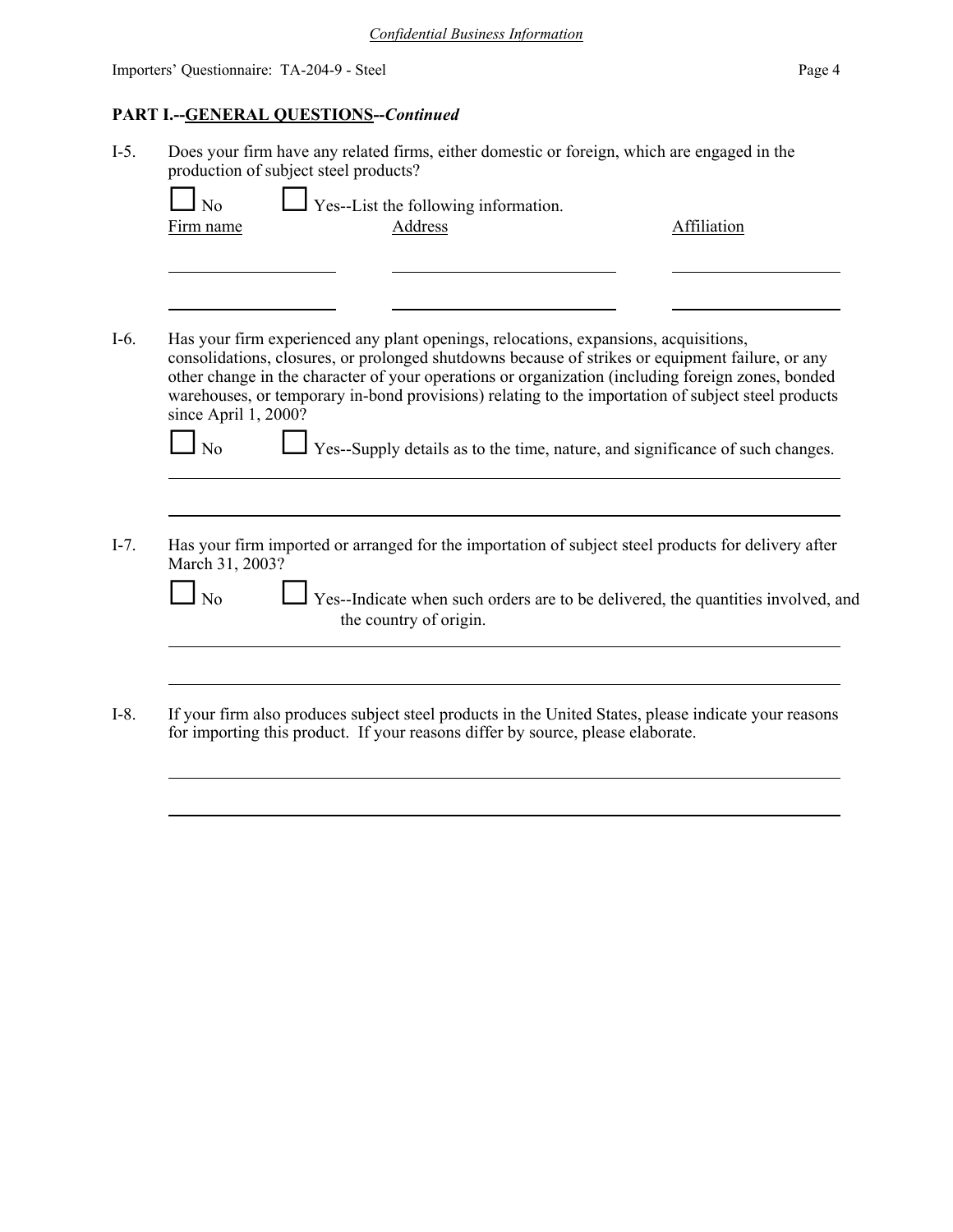## **PART II.--TRADE AND RELATED INFORMATION**

II-1. **Carbon and alloy flat steel**.--Further information on this part of the questionnaire can be obtained from Elizabeth Haines (202-205-3200). Who should be contacted regarding the requested trade and related information?

| ano<br>Nai<br>uut<br>1 I t<br>. | эı<br>.<br>Чt<br>''<br>. | NC. | raa<br>าว<br>. .<br>ят<br>. |
|---------------------------------|--------------------------|-----|-----------------------------|

II-1-A. **IMPORTS OF CARBON AND ALLOY FLAT STEEL**.--Report your firm's U.S. shipments of imports and end-of-period inventories of imports of subject carbon and alloy flat steel by your firm during the specified periods. (See definitions in the instruction booklet). **Report separately for each product listed below. Photocopy page as necessary and identify the product for which you are reporting in the space provided.**

| $\boldsymbol{\mathcal{H}}$<br>$\boldsymbol{\mathit{II}}$<br>$\boldsymbol{\mathit{II}}$<br>Slabs<br>CTL/clad<br>strip, and coils<br>plate | $\boldsymbol{\mathit{II}}$<br>Hot-rolled sheet,                        | Cold-rolled sheet and<br>strip, other than GOES | $\boldsymbol{\mathit{II}}$    | Corrosion-resistant and<br>other coated sheet and strip | $\boldsymbol{\mu}$<br>Tin mill<br>products |  |
|------------------------------------------------------------------------------------------------------------------------------------------|------------------------------------------------------------------------|-------------------------------------------------|-------------------------------|---------------------------------------------------------|--------------------------------------------|--|
|                                                                                                                                          |                                                                        | (Quantity in short tons)                        |                               |                                                         |                                            |  |
|                                                                                                                                          | All product                                                            |                                                 | <b>April 2002- March 2003</b> |                                                         |                                            |  |
| <b>Item</b>                                                                                                                              | April 2000 -<br>April 2001 -<br><b>March 2001</b><br><b>March 2002</b> |                                                 |                               |                                                         | Covered by relief                          |  |
|                                                                                                                                          |                                                                        | <b>Excluded from</b><br>relief                  | Imported<br>under quota       | <b>Subject to</b><br>extra tariffs                      |                                            |  |
| <b>COUNTRIES NOT COVERED BY RELIEF:</b> 1 2                                                                                              |                                                                        |                                                 |                               |                                                         |                                            |  |
| <b>Internal consumption/transfers</b>                                                                                                    |                                                                        |                                                 |                               |                                                         |                                            |  |
| <b>U.S. COMMERCIAL SHIPMENTS:</b><br>Total                                                                                               |                                                                        |                                                 |                               |                                                         |                                            |  |
| To distributors                                                                                                                          |                                                                        |                                                 |                               |                                                         |                                            |  |
| To end-users                                                                                                                             |                                                                        |                                                 |                               |                                                         |                                            |  |
| <b>End-of-period inventories</b>                                                                                                         |                                                                        |                                                 |                               |                                                         |                                            |  |
| <b>COUNTRIES COVERED BY RELIEF:3</b>                                                                                                     |                                                                        |                                                 |                               |                                                         |                                            |  |
| <b>Internal consumption/transfers</b>                                                                                                    |                                                                        |                                                 |                               |                                                         |                                            |  |
| <b>U.S. COMMERCIAL SHIPMENTS:</b><br>Total                                                                                               |                                                                        |                                                 |                               |                                                         |                                            |  |
| To distributors                                                                                                                          |                                                                        |                                                 |                               |                                                         |                                            |  |
| To end-users                                                                                                                             |                                                                        |                                                 |                               |                                                         |                                            |  |
| <b>End-of-period inventories</b>                                                                                                         |                                                                        |                                                 |                               |                                                         |                                            |  |
| $^1$ Canada, Ieral, Jordan, Mexico, and the following developing countries: Albania, Angola, Antigua and Rarbuda, Argentina, $^1$        |                                                                        |                                                 |                               |                                                         |                                            |  |

 $\overline{\phantom{a}}$  Canada, Israel, Jordan, Mexico, and the following developing countries: Albania, Angola, Antigua and Barbuda, Argentina, Bahrain, Bangladesh, Barbados, Belize, Benin, Bolivia, Botswana, Bulgaria, Burkina Faso, Burundi, Cameroon, Central African Republic, Chad, Chile, Colombia, Congo (Brazzaville), Congo (Kinshasa), Costa Rica, Cote d'Ivoire, Croatia, Czech Republic, Djibouti, Dominica, Dominican Republic, Ecuador, Egypt, El Salvador, Estonia, Fiji, Gabon, the Gambia, Georgia, Ghana, Grenada, Guatemala, Guinea, Guinea Bissau, Guyana, Haiti, Honduras, Hungary, India, Indonesia, Jamaica, Jordan, Kenya, Kyrgyzstan, Latvia, Lesotho, Lithuania, Macedonia, Madagascar, Malawi, Mali, Mauritania, Mauritius, Moldova, Mongolia, Morocco, Mozambique, Namibia, Niger, Nigeria, Oman, Pakistan, Panama, Papua New Guinea, Paraguay, Peru, Philippines, Poland, Romania, Rwanda, Saint Kitts and Nevis, Saint Lucia, Saint Vincent and the Grenadines, Senegal, Sierra Leone, Slovakia, Solomon Islands, South Africa, Sri Lanka, Suriname, Swaziland, Tanzania, Thailand, Togo, Trinidad and Tobago, Tunisia, Turkey, Uganda, Uruguay, Venezuela, Zambia, and Zimbabwe. Additionally, imports of tin mill products from Brazil are not covered by the relief but imports of all other subiect carbon and alloy flat product from Brazil are covered by the relief.

 2 Sources of imports 3

Sources of imports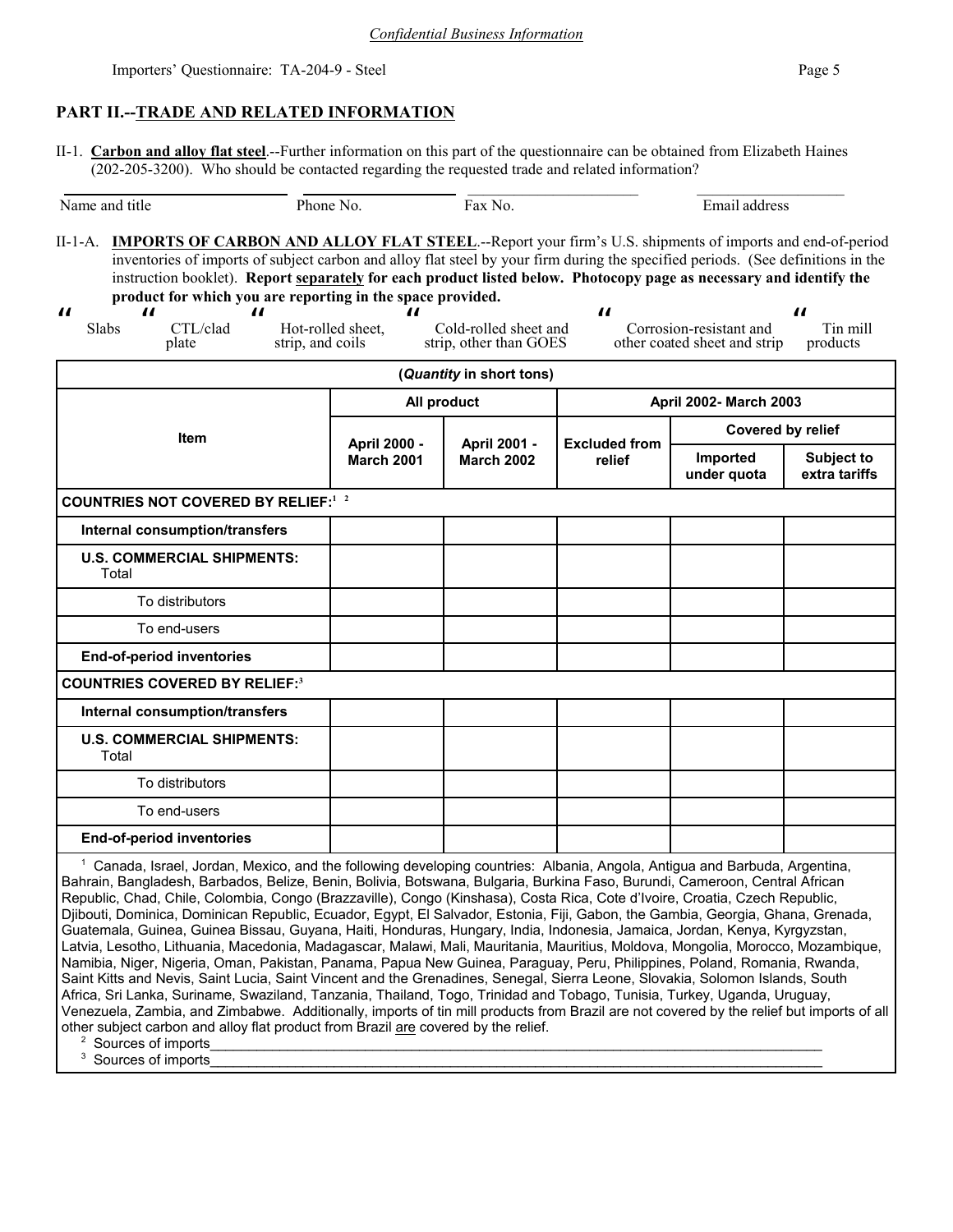## **PART II.--TRADE AND RELATED INFORMATION--***Continued*

#### II-1. **Carbon and alloy flat steel**.**--***Continued*

**Please note that if your answer to questions II-1-B through II-1-D is product specific, you should check only one box per page and report separately for each product listed below; however if your answers apply to more than one product you may check more than one box. Photocopy page as necessary and identify the product(s) for which you are reporting in the space provided.**

| Slabs | $\mathrm{TL}/\mathrm{clad}$<br>plate | Hot-rolled sheet.<br>strip, and coils | Cold-rolled sheet and<br>strip, other than GOES | Corrosion-resistant and<br>other coated sheet and strip | Tin mill<br>products |
|-------|--------------------------------------|---------------------------------------|-------------------------------------------------|---------------------------------------------------------|----------------------|

II-1-B. Describe the significance of the tariffs and/or tariff-rate quotas imposed by the President effective on or after March 20, 2002, in terms of their effect on your firm's imports and your firm's U.S. commercial shipments, exports, inventories and consumption of the imported steel (including manufacture and sale of products containing subject imported steel). You may wish to compare your firm's operations before and after the imposition of relief. Please identify the product(s) for which you are reporting. Attach additional pages as needed.

II-1-C. Would your firm anticipate any changes in its imports, U.S. shipments of imports, or inventories of subject steel products after the import relief currently in effect terminates?

No G Yes--Supply details as to the time, nature, and significance of such changes and provide underlying assumptions, along with relevant portions of business plans or other supporting documentation, for any trends or projections you may provide. Please note if your response differs by country.

II-1-D. Has your firm been reimbursed or otherwise compensated by your foreign supplier(s) for the tariffs imposed on subject imports?

Yes–Please identify the foreign producer(s), country(ies), and product(s), as well as the amount of such reimbursement below.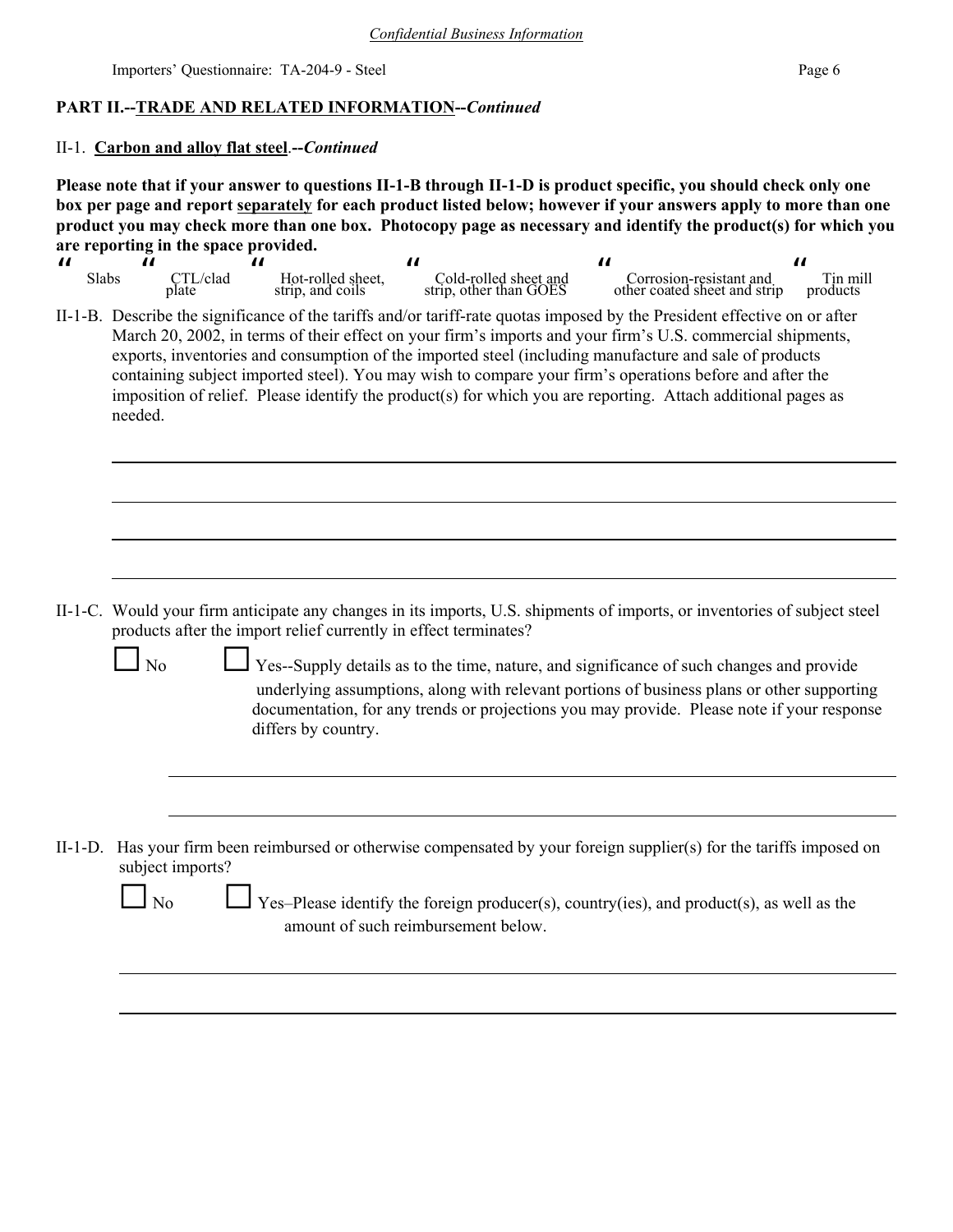## **PART II.--TRADE AND RELATED INFORMATION--***Continued*

## II-1. **Carbon and alloy flat steel**.**--***Continued*

II-1-E. **Excluded and product-specific quota products**.--In order for the Commission to better understand the significance of the **subject carbon and alloy flat steel** which are now excluded from the remedy, please report your import quantity for the **now excluded products**. (For purposes of this question, excluded products are products excluded from the scope of the 201 investigation, and products excluded from the section 203 remedy by the President on or after March 20, 2002. Excluded products do not include products otherwise subject to the section 203 remedy that were imported from non-covered countries.) Specific products which are excluded from the additional remedy tariffs or are excluded up to a certain quota amount are identified by temporary Harmonized Tariff Schedule (HTS) subheadings in the instruction booklet that accompanied this questionnaire. Please identify each product by specifying the temporary HTS subheading which covers it. To the extent possible, please report your imports separately for each temporary HTS subheading as well as the total for the product group. If you are not able to report separately for each temporary HTS subheading, please report your total imports for the product group and identify the temporary HTS subheadings for which you are reporting. **Please photocopy page and report separately for each product group listed below.**

| $\boldsymbol{\mathit{II}}$<br>Slabs <sup>1</sup> | $\boldsymbol{\mu}$<br>CTL/clad<br>plate | $\boldsymbol{\mathcal{H}}$<br>Hot-rolled sheet,<br>strip, and coils | $\boldsymbol{\mathcal{H}}$      | $\boldsymbol{\mu}$<br>Cold-rolled sheet and<br>strip, other than GOES | Corrosion-resistant and<br>other coated sheet and strip | $\boldsymbol{\mathit{II}}$<br>Tin mill<br>products |
|--------------------------------------------------|-----------------------------------------|---------------------------------------------------------------------|---------------------------------|-----------------------------------------------------------------------|---------------------------------------------------------|----------------------------------------------------|
|                                                  |                                         |                                                                     | <b>Quantity (in short tons)</b> |                                                                       |                                                         |                                                    |
|                                                  |                                         | <b>Temporary HTS subheading</b>                                     |                                 | April 2000 -<br><b>March 2001</b>                                     | April 2001 -<br><b>March 2002</b>                       | April 2002 -<br><b>March 2003</b>                  |
|                                                  |                                         | Products excluded from the scope of the 201 investigation:          |                                 |                                                                       |                                                         |                                                    |
|                                                  |                                         |                                                                     |                                 |                                                                       |                                                         |                                                    |
|                                                  |                                         |                                                                     |                                 |                                                                       |                                                         |                                                    |
|                                                  |                                         |                                                                     |                                 |                                                                       |                                                         |                                                    |
|                                                  |                                         |                                                                     |                                 |                                                                       |                                                         |                                                    |
|                                                  |                                         |                                                                     |                                 |                                                                       |                                                         |                                                    |
|                                                  |                                         |                                                                     |                                 |                                                                       |                                                         |                                                    |
| <b>Total</b>                                     |                                         |                                                                     |                                 |                                                                       |                                                         |                                                    |
|                                                  |                                         | Products excluded from the section 203 remedy:                      |                                 |                                                                       |                                                         |                                                    |
|                                                  |                                         |                                                                     |                                 |                                                                       |                                                         |                                                    |
|                                                  |                                         |                                                                     |                                 |                                                                       |                                                         |                                                    |
|                                                  |                                         |                                                                     |                                 |                                                                       |                                                         |                                                    |
|                                                  |                                         |                                                                     |                                 |                                                                       |                                                         |                                                    |
|                                                  |                                         |                                                                     |                                 |                                                                       |                                                         |                                                    |
|                                                  |                                         |                                                                     |                                 |                                                                       |                                                         |                                                    |
|                                                  |                                         |                                                                     |                                 |                                                                       |                                                         |                                                    |
|                                                  |                                         |                                                                     |                                 |                                                                       |                                                         |                                                    |
|                                                  |                                         |                                                                     |                                 |                                                                       |                                                         |                                                    |
|                                                  |                                         |                                                                     |                                 |                                                                       |                                                         |                                                    |
| <b>Total</b>                                     |                                         |                                                                     |                                 |                                                                       |                                                         |                                                    |

<sup>1</sup> For slabs do not report for temporary HTS subheadings 9903.72.38, 9903.72.42, and 9903.72.46, because these are not productspecific quotas, but instead are country quotas for covered slabs.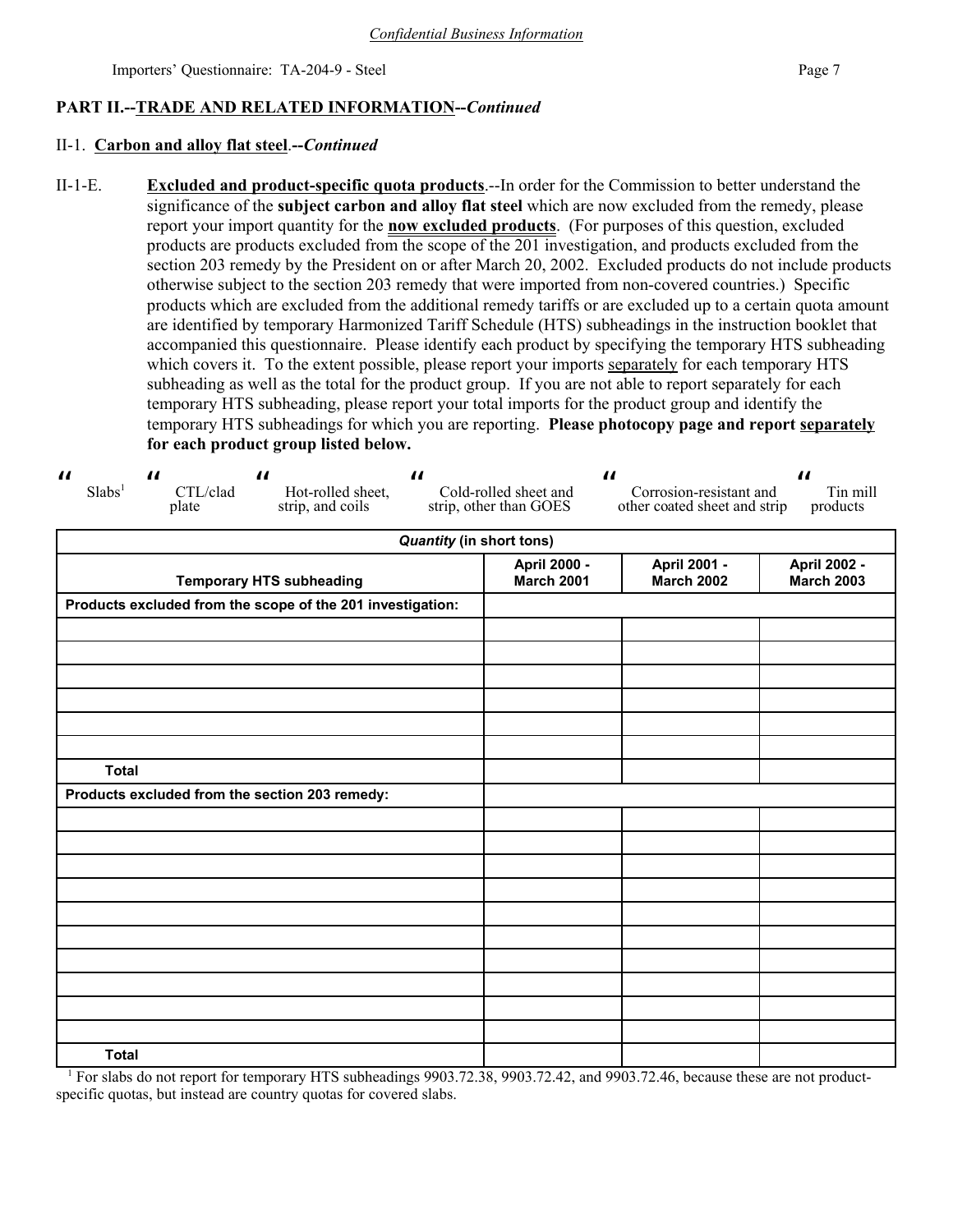## **PART II.--TRADE AND RELATED INFORMATION--***Continued*

II-2. **Carbon and alloy long products**.--Further information on this part of the questionnaire can be obtained from Elizabeth Haines (202-205-3200). Who should be contacted regarding the requested trade and related information?

| period inventories of imports of subject carbon and alloy long products by your firm during the specified periods. (See<br>definitions in the instruction booklet). Report separately for each product listed below. Photocopy page as necessary |                                   |                                   |                                |                         |                                    |
|--------------------------------------------------------------------------------------------------------------------------------------------------------------------------------------------------------------------------------------------------|-----------------------------------|-----------------------------------|--------------------------------|-------------------------|------------------------------------|
| and identify the product for which you are reporting in the space provided.<br>$\boldsymbol{\mu}$<br>Hot-rolled bar and light shapes                                                                                                             | $\boldsymbol{\mu}$                | Cold-finished bar                 | П<br>Rebar                     |                         |                                    |
|                                                                                                                                                                                                                                                  |                                   | (Quantity in short tons)          |                                |                         |                                    |
|                                                                                                                                                                                                                                                  | All product                       |                                   |                                | April 2002- March 2003  |                                    |
|                                                                                                                                                                                                                                                  |                                   |                                   |                                | Covered by relief       |                                    |
| <b>Item</b>                                                                                                                                                                                                                                      | April 2000 -<br><b>March 2001</b> | April 2001 -<br><b>March 2002</b> | <b>Excluded from</b><br>relief | Imported<br>under quota | <b>Subject to</b><br>extra tariffs |
| <b>COUNTRIES NOT COVERED BY RELIEF:</b> 1 2                                                                                                                                                                                                      |                                   |                                   |                                |                         |                                    |
| Internal consumption/transfers                                                                                                                                                                                                                   |                                   |                                   |                                |                         |                                    |
| <b>U.S. COMMERCIAL SHIPMENTS:</b><br>Total                                                                                                                                                                                                       |                                   |                                   |                                |                         |                                    |
| To distributors                                                                                                                                                                                                                                  |                                   |                                   |                                |                         |                                    |
| To end-users                                                                                                                                                                                                                                     |                                   |                                   |                                |                         |                                    |
| <b>End-of-period inventories</b>                                                                                                                                                                                                                 |                                   |                                   |                                |                         |                                    |
| <b>COUNTRIES COVERED BY RELIEF:3</b>                                                                                                                                                                                                             |                                   |                                   |                                |                         |                                    |
| Internal consumption/transfers                                                                                                                                                                                                                   |                                   |                                   |                                |                         |                                    |
| <b>U.S. COMMERCIAL SHIPMENTS:</b><br>Total                                                                                                                                                                                                       |                                   |                                   |                                |                         |                                    |
| To distributors                                                                                                                                                                                                                                  |                                   |                                   |                                |                         |                                    |
| To end-users                                                                                                                                                                                                                                     |                                   |                                   |                                |                         |                                    |
| <b>End-of-period inventories</b>                                                                                                                                                                                                                 |                                   |                                   |                                |                         |                                    |
| Canada, Israel, Jordan, Mexico, and the following developing countries: Albania, Angola, Antigua and Barbuda, Argentina,                                                                                                                         |                                   |                                   |                                |                         |                                    |

Bahrain, Bangladesh, Barbados, Belize, Benin, Bolivia, Botswana, Brazil, Bulgaria, Burkina Faso, Burundi, Cameroon, Central African Republic, Chad, Chile, Colombia, Congo (Brazzaville), Congo (Kinshasa), Costa Rica, Cote d'Ivoire, Croatia, Czech Republic, Djibouti, Dominica, Dominican Republic, Ecuador, Egypt, El Salvador, Estonia, Fiji, Gabon, the Gambia, Georgia, Ghana, Grenada, Guatemala, Guinea, Guinea Bissau, Guyana, Haiti, Honduras, Hungary, India, Indonesia, Jamaica, Jordan, Kenya, Krygyzstan, Latvia, Lesotho, Lithuania, Macedonia, Madagascar, Malawi, Mali, Mauritania, Mauritius, Mongolia, Morocco, Mozambique, Namibia, Niger, Nigeria, Oman, Pakistan, Panama, Papua New Guinea, Paraguay, Peru, Philippines, Poland, Romania, Rwanda, Saint Kitts and Nevis, Saint Lucia, Saint Vincent and the Grenadines, Senegal, Sierra Leone, Slovakia, Solomon Islands, South Africa, Sri Lanka, Suriname, Swaziland, Tanzania, Thailand, Togo, Trinidad and Tobago, Tunisia, Uganda, Uruguay, Zambia, and Zimbabwe. Additionally, import of hot-rolled bar and light shapes and cold-finished bar from Moldova, Turkey, and Venezuela are not covered by the relief but imports of rebar from Moldova, Turkey, and Venezuela are covered by the relief.

2 Sources of imports\_\_\_\_\_\_\_\_\_\_\_\_\_\_\_\_\_\_\_\_\_\_\_\_\_\_\_\_\_\_\_\_\_\_\_\_\_\_\_\_\_\_\_\_\_\_\_\_\_\_\_\_\_\_\_\_\_\_\_\_\_\_\_\_\_\_\_\_\_\_\_\_\_\_\_\_\_\_\_

3 Sources of imports\_\_\_\_\_\_\_\_\_\_\_\_\_\_\_\_\_\_\_\_\_\_\_\_\_\_\_\_\_\_\_\_\_\_\_\_\_\_\_\_\_\_\_\_\_\_\_\_\_\_\_\_\_\_\_\_\_\_\_\_\_\_\_\_\_\_\_\_\_\_\_\_\_\_\_\_\_\_\_

II-2-A. **IMPORTS OF CARBON AND ALLOY LONG PRODUCTS**.--Report your firm's U.S. shipments of imports and end-of-

Name and title **Phone No.** Fax No. Fax Ho. Email address

\_\_\_\_\_\_\_\_\_\_\_\_\_\_\_\_\_\_\_\_\_\_ \_\_\_\_\_\_\_\_\_\_\_\_\_\_\_\_\_\_\_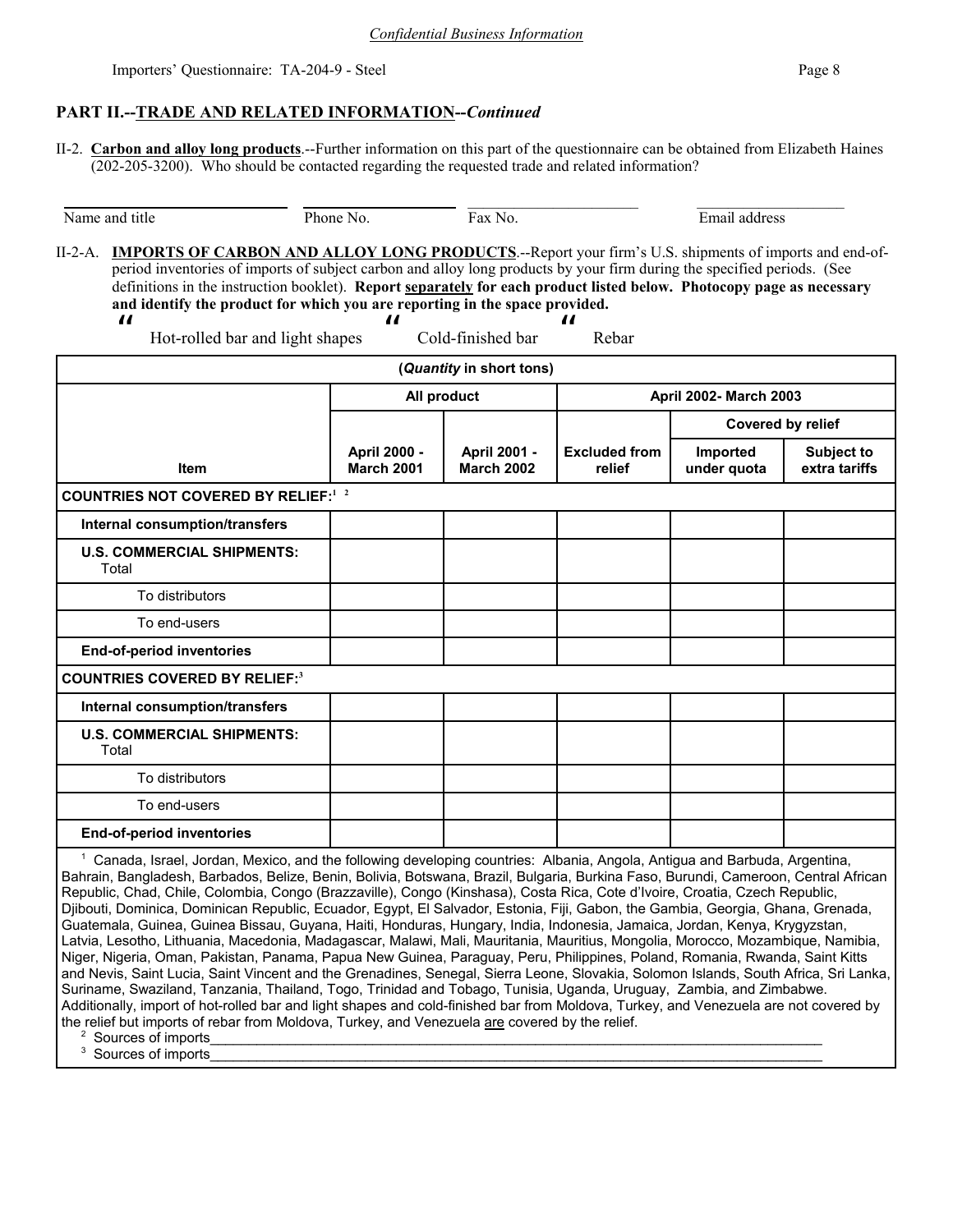## **PART II.--TRADE AND RELATED INFORMATION--***Continued*

## II-2. **Carbon and alloy long products**.**--***Continued*

**Please note that if your answer to questions II-2-B through II-2-D is product specific, you should check only one box per page and report separately for each product listed below; however if your answers apply to more than one product you may check more than one box. Photocopy page as necessary and identify the product(s) for which you are reporting in the space provided.**

- 11<br>11 март 12 март 12 март 12 март 12 март 12 март 12 март 12 март 12 март 12 март 12 март 12 март 12 март 12<br>11 март 12 март 12 март 12 март 12 март 12 март 12 март 12 март 12 март 12 март 12 март 12 март 12 март 12 ма Hot-rolled bar and light shapes  $\boldsymbol{\mu}$  Cold-finished bar  $\boldsymbol{\mu}$ Rebar
- II-2-B. Describe the significance of the tariffs and/or tariff-rate quotas imposed by the President effective on or after March 20, 2002, in terms of their effect on your firm's imports and your firm's U.S. commercial shipments, exports, inventories and consumption of the imported steel (including manufacture and sale of products containing subject imported steel). You may wish to compare your firm's operations before and after the imposition of relief. Please identify the product(s) for which you are reporting. Attach additional pages as needed.

- II-2-C. Would your firm anticipate any changes in its imports, U.S. shipments of imports, or inventories of subject steel products after the import relief currently in effect terminates?
	-

No Ses--Supply details as to the time, nature, and significance of such changes and provide underlying assumptions, along with relevant portions of business plans or other supporting documentation, for any trends or projections you may provide. Please note if your response differs by country.

II-2-D. Has your firm been reimbursed or otherwise compensated by your foreign supplier(s) for the tariffs imposed on subject imports?

|--|

Yes–Please identify the foreign producer(s), country(ies), and product(s), as well as the amount of such reimbursement below.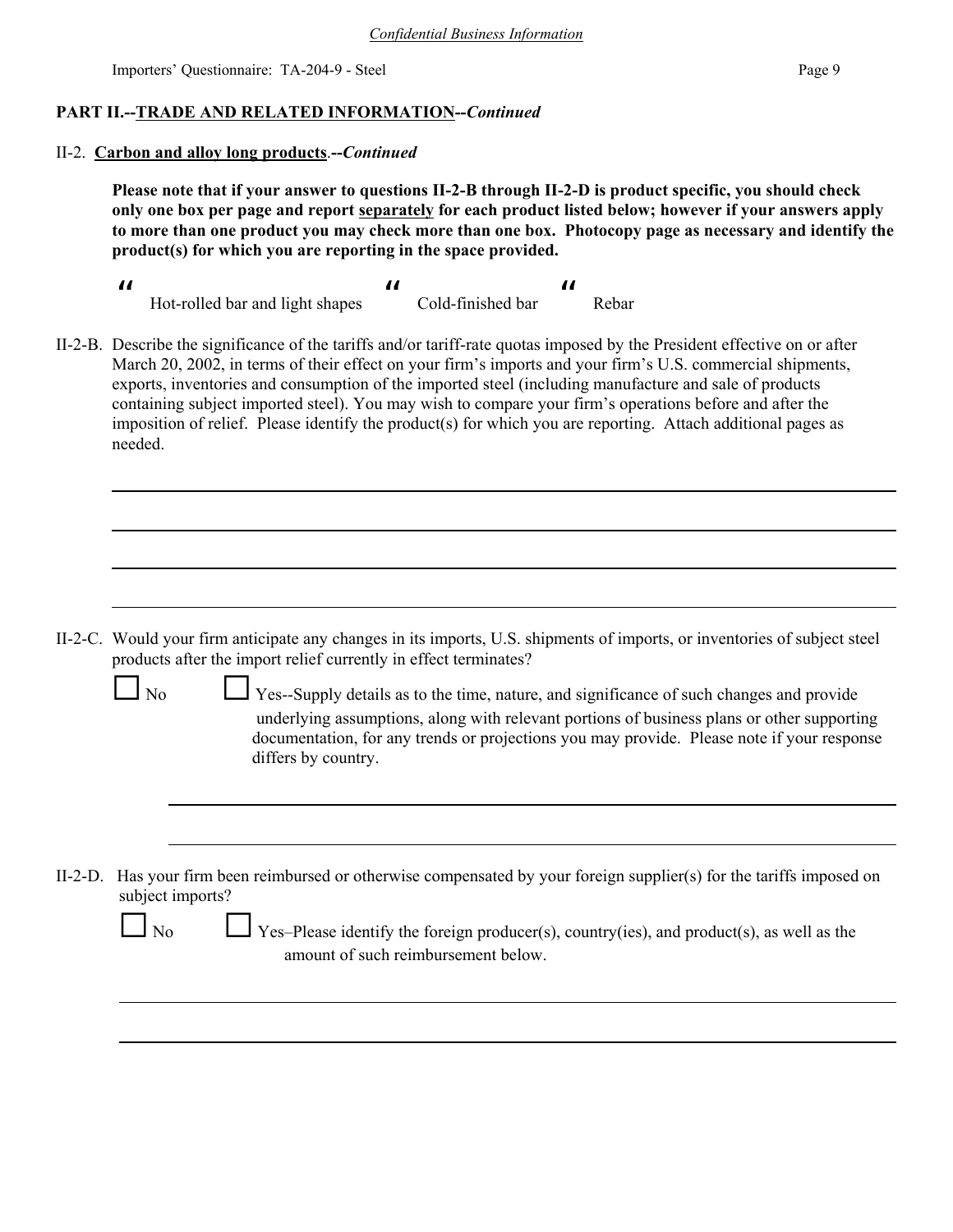## **PART II.--TRADE AND RELATED INFORMATION--***Continued*

## II-2. **Carbon and alloy long products**.**--***Continued*

II-2-E. **Excluded and product-specific quota products**.--In order for the Commission to better understand the significance of the **subject carbon and alloy long products** which are now excluded from the remedy, please report your import quantity for the **now excluded products**. (For purposes of this question, excluded products are products excluded from the scope of the 201 investigation, and products excluded from the section 203 remedy by the President on or after March 20, 2002. Excluded products do not include products otherwise subject to the section 203 remedy that were imported from non-covered countries.) Specific products which are excluded from the additional remedy tariffs or are excluded up to a certain quota amount are identified by temporary Harmonized Tariff Schedule (HTS) subheadings in the instruction booklet that accompanied this questionnaire. Please identify each product by specifying the temporary HTS subheading which covers it. To the extent possible, please report your imports separately for each temporary HTS subheading as well as the total for the product group. If you are not able to report separately for each temporary HTS subheading, please report your total imports for the product group and identify the temporary HTS subheadings for which you are reporting. **Please photocopy page and report separately for each product group listed below.**

 $\boldsymbol{\mu}$  Hot-rolled bar and light shapes  $\boldsymbol{\mu}$  Cold-finished bar  $\boldsymbol{\mu}$ Rebar

| <b>Quantity (in short tons)</b>                            |                                   |                                   |                                   |
|------------------------------------------------------------|-----------------------------------|-----------------------------------|-----------------------------------|
| <b>Temporary HTS subheading</b>                            | April 2000 -<br><b>March 2001</b> | April 2001 -<br><b>March 2002</b> | April 2002 -<br><b>March 2003</b> |
| Products excluded from the scope of the 201 investigation: |                                   |                                   |                                   |
|                                                            |                                   |                                   |                                   |
|                                                            |                                   |                                   |                                   |
|                                                            |                                   |                                   |                                   |
|                                                            |                                   |                                   |                                   |
|                                                            |                                   |                                   |                                   |
|                                                            |                                   |                                   |                                   |
| <b>Total</b>                                               |                                   |                                   |                                   |
| Products excluded from the section 203 remedy:             |                                   |                                   |                                   |
|                                                            |                                   |                                   |                                   |
|                                                            |                                   |                                   |                                   |
|                                                            |                                   |                                   |                                   |
|                                                            |                                   |                                   |                                   |
|                                                            |                                   |                                   |                                   |
|                                                            |                                   |                                   |                                   |
|                                                            |                                   |                                   |                                   |
|                                                            |                                   |                                   |                                   |
|                                                            |                                   |                                   |                                   |
|                                                            |                                   |                                   |                                   |
|                                                            |                                   |                                   |                                   |
| <b>Total</b>                                               |                                   |                                   |                                   |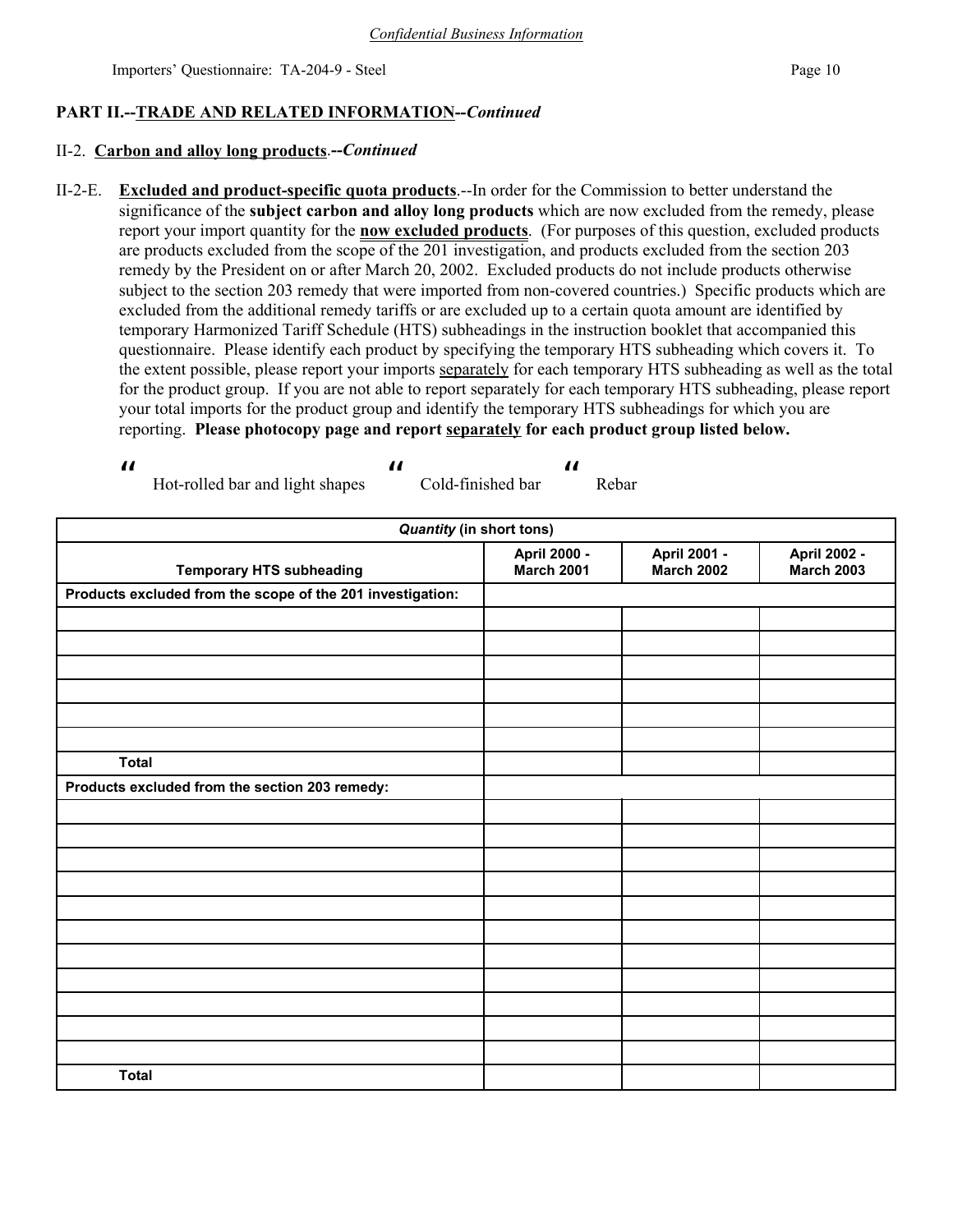## **PART II.--TRADE AND RELATED INFORMATION--***Continued*

II-3. **Carbon and alloy tubular products**.--Further information on this part of the questionnaire can be obtained from Fred Fischer  $(202-205-3179)$  or ffischer@usitc.gov). Who should be contacted regarding the requested trade and related information?

Name and title Phone No. Fax No. Email address

\_\_\_\_\_\_\_\_\_\_\_\_\_\_\_\_\_\_\_\_\_\_ \_\_\_\_\_\_\_\_\_\_\_\_\_\_\_\_\_\_\_

II-3-A. **IMPORTS OF CARBON AND ALLOY TUBULAR PRODUCTS**.--Report your firm's U.S. shipments of imports and end-of-period inventories of imports of subject carbon and alloy tubular products by your firm during the specified periods. (See definitions in the instruction booklet). **Report separately for each product listed below. Photocopy page as necessary and identify the product for which you are reporting in the space provided.**  $\boldsymbol{\mathit{II}}$  $\mathbf{u}$ 

Flanges and fittings

Welded tubular product other than OCTG

**(***Quantity* **in short tons) Item All product April 2002- March 2003 April 2000 - March 2001 April 2001 - March 2002 Excluded from relief Covered by relief Imported under quota Subject to extra tariffs COUNTRIES NOT COVERED BY RELIEF:<sup>1</sup> 2 Internal consumption/transfers U.S. COMMERCIAL SHIPMENTS:**  Total To distributors To end-users  **End-of-period inventories COUNTRIES COVERED BY RELIEF:<sup>3</sup> Internal consumption/transfers U.S. COMMERCIAL SHIPMENTS:**  Total To distributors To end-users  **End-of-period inventories**

 $\overline{\phantom{a}}$  Canada, Israel, Jordan, Mexico, and the following developing countries: Albania, Angola, Antigua and Barbuda, Argentina, Bahrain, Bangladesh, Barbados, Belize, Benin, Bolivia, Botswana, Brazil, Bulgaria, Burkina Faso, Burundi, Cameroon, Central African Republic, Chad, Chile, Colombia, Congo (Brazzaville), Congo (Kinshasa), Costa Rica, Cote d'Ivoire, Croatia, Czech Republic, Djibouti, Dominica, Dominican Republic, Ecuador, Egypt, El Salvador, Estonia, Fiji, Gabon, the Gambia, Georgia, Ghana, Grenada, Guatemala, Guinea, Guinea Bissau, Guyana, Haiti, Honduras, Hungary, Indonesia, Jamaica, Jordan, Kenya, Krygyzstan, Latvia, Lesotho, Lithuania, Macedonia, Madagascar, Malawi, Mali, Mauritania, Mauritius, Moldova, Mongolia, Morocco, Mozambique, Namibia, Niger, Nigeria, Oman, Pakistan, Panama, Papua New Guinea, Paraguay, Peru, Philippines, Poland, Rwanda, Saint Kitts and Nevis, Saint Lucia, Saint Vincent and the Grenadines, Senegal, Sierra Leone, Slovakia, Solomon Islands, South Africa, Sri Lanka, Suriname, Swaziland, Tanzania, Togo, Trinidad and Tobago, Tunisia, Turkey, Uganda, Uruguay, Venezuela, Zambia, and Zimbabwe. Additionally, imports of welded tubular products other than OCTG from India and Romania are not covered by the releif but imports of flanges and fittings are covered by the relief. Please note that imports of all subject carbon and alloy tubular products from Thailand are covered by the relief.

 2 Sources of imports

 4 Sources of imports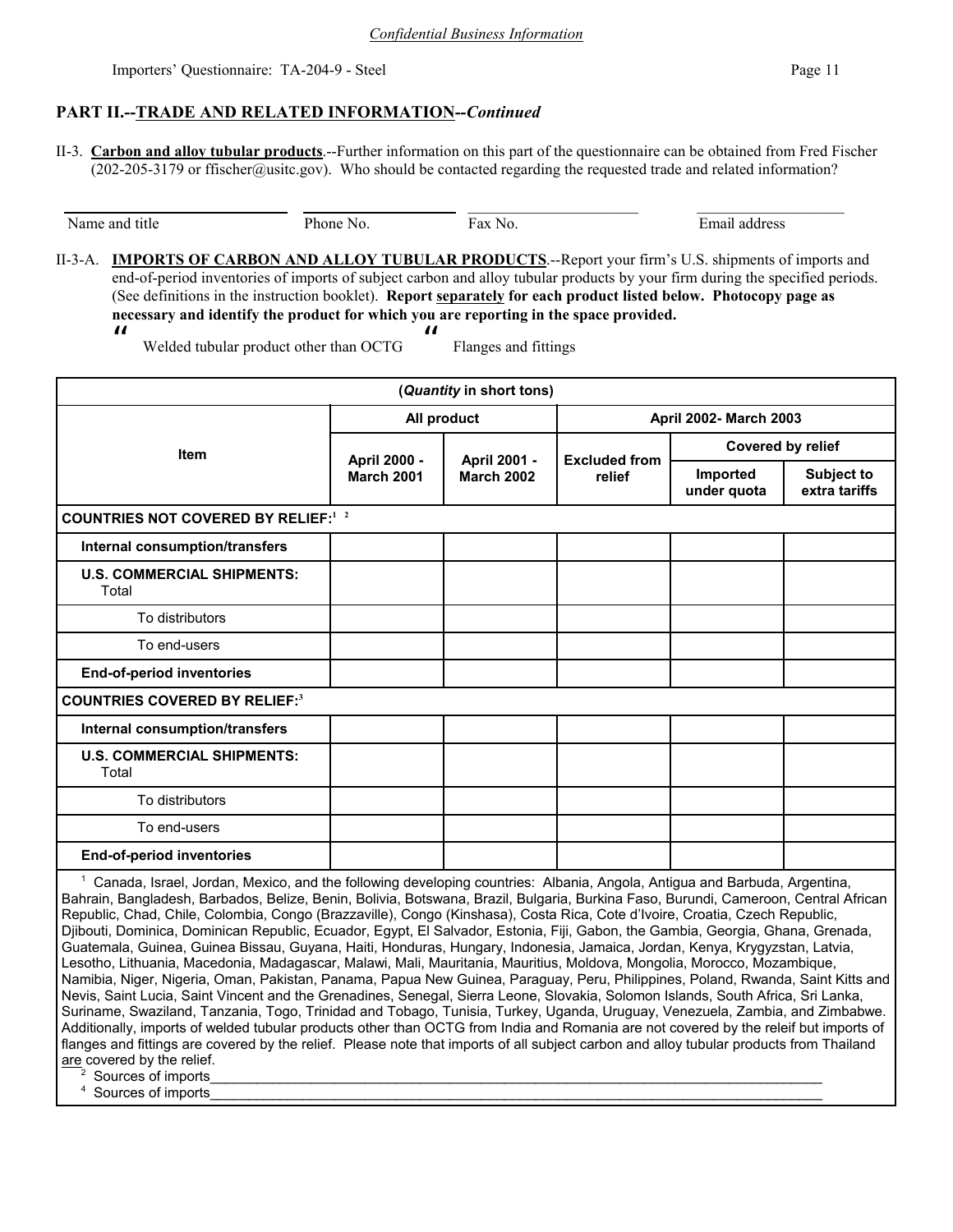## **PART II.--TRADE AND RELATED INFORMATION--***Continued*

II-3. **Carbon and alloy tubular products**.**--***Continued*

**Please note that if your answer to questions II-3-B through II-3-D is product specific, you should check only one box per page and report separately for each product listed below; however if your answers apply to more than one product you may check more than one box. Photocopy page as necessary and identify the product(s) for which you are reporting in the space provided.**

| Welded tubular product other than OCTG | Flanges and fittings |
|----------------------------------------|----------------------|

II-3-B. Describe the significance of the tariffs and/or tariff-rate quotas imposed by the President effective on or after March 20, 2002, in terms of their effect on your firm's imports and your firm's U.S. commercial shipments, exports, inventories and consumption of the imported steel (including manufacture and sale of products containing subject imported steel). You may wish to compare your firm's operations before and after the imposition of relief. Please identify the product(s) for which you are reporting. Attach additional pages as needed.

- II-3-C. Would your firm anticipate any changes in its imports, U.S. shipments of imports, or inventories of subject steel products after the import relief currently in effect terminates?
	-

 $\boldsymbol{\mu}$ 

 $\Box$  Yes--Supply details as to the time, nature, and significance of such changes and provide underlying assumptions, along with relevant portions of business plans or other supporting documentation, for any trends or projections you may provide. Please note if your response differs by country.

II-3-D. Has your firm been reimbursed or otherwise compensated by your foreign supplier(s) for the tariffs imposed on subject imports?

| ۰.<br>× |
|---------|
|---------|

Yes–Please identify the foreign producer(s), country(ies), and product(s), as well as the amount of such reimbursement below.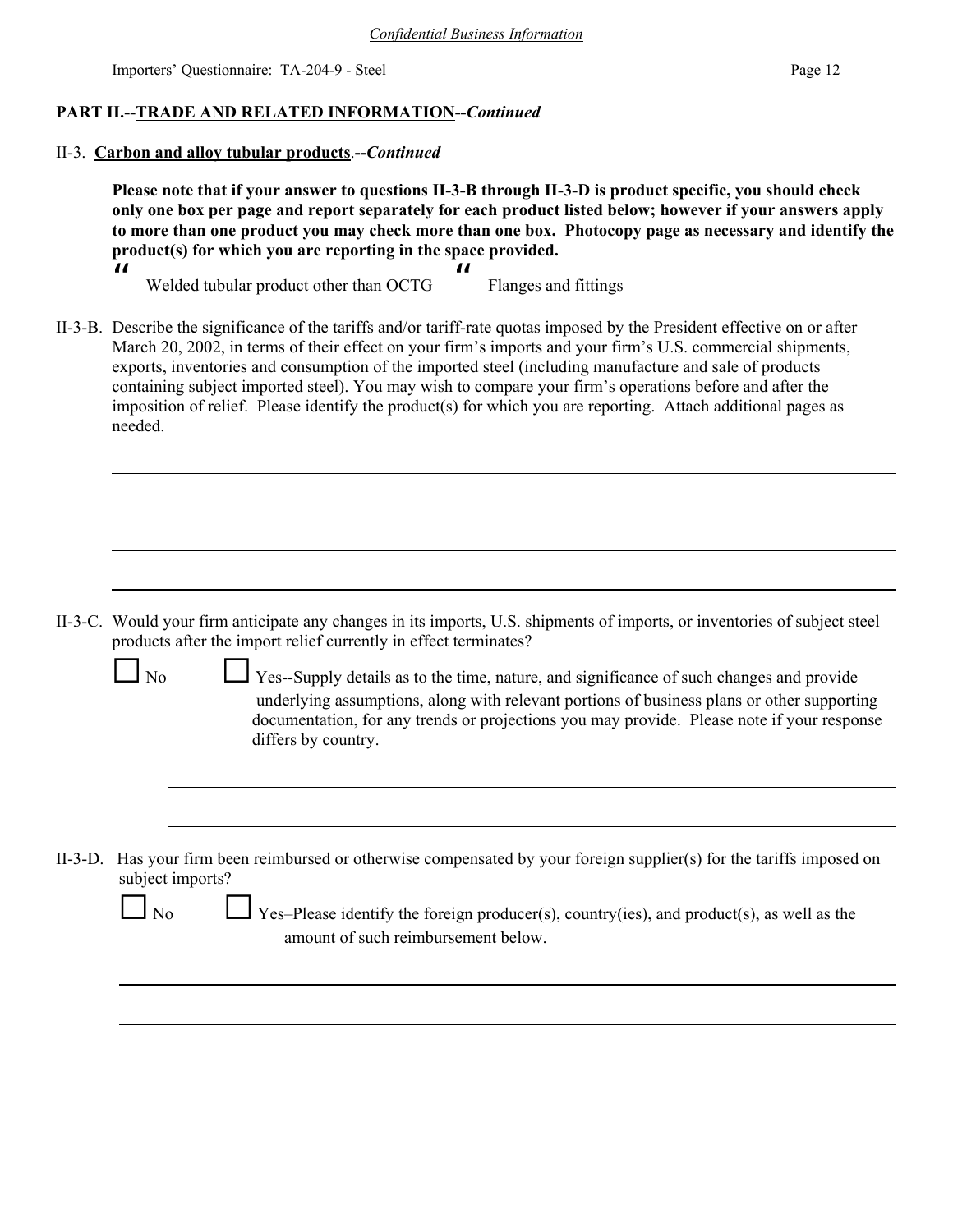## **PART II.--TRADE AND RELATED INFORMATION--***Continued*

## II-3. **Carbon and alloy tubular products**.**--***Continued*

II-3-E. **Excluded and product-specific quota products**.--In order for the Commission to better understand the significance of the **subject carbon and alloy tubular products** which are now excluded from the remedy, please report your import quantity for the **now excluded products**. (For purposes of this question, excluded products are products excluded from the scope of the 201 investigation, and products excluded from the section 203 remedy by the President on or after March 20, 2002. Excluded products do not include products otherwise subject to the section 203 remedy that were imported from non-covered countries.) Specific products which are excluded from the additional remedy tariffs or are excluded up to a certain quota amount are identified by temporary Harmonized Tariff Schedule (HTS) subheadings in the instruction booklet that accompanied this questionnaire. Please identify each product by specifying the temporary HTS subheading which covers it. To the extent possible, please report your imports separately for each temporary HTS subheading as well as the total for the product group. If you are not able to report separately for each temporary HTS subheading, please report your total imports for the product group and identify the temporary HTS subheadings for which you are reporting. **Please photocopy page and report separately for each product group listed below.**

 $\boldsymbol{\mu}$ 

 $\boldsymbol{\mu}$ 

Welded tubular product other than OCTG

Flanges and fittings

| <b>Quantity (in short tons)</b>                            |                                   |                                   |                                   |
|------------------------------------------------------------|-----------------------------------|-----------------------------------|-----------------------------------|
| <b>Temporary HTS subheading</b>                            | April 2000 -<br><b>March 2001</b> | April 2001 -<br><b>March 2002</b> | April 2002 -<br><b>March 2003</b> |
| Products excluded from the scope of the 201 investigation: |                                   |                                   |                                   |
|                                                            |                                   |                                   |                                   |
|                                                            |                                   |                                   |                                   |
|                                                            |                                   |                                   |                                   |
|                                                            |                                   |                                   |                                   |
|                                                            |                                   |                                   |                                   |
|                                                            |                                   |                                   |                                   |
| <b>Total</b>                                               |                                   |                                   |                                   |
| Products excluded from the section 203 remedy:             |                                   |                                   |                                   |
|                                                            |                                   |                                   |                                   |
|                                                            |                                   |                                   |                                   |
|                                                            |                                   |                                   |                                   |
|                                                            |                                   |                                   |                                   |
|                                                            |                                   |                                   |                                   |
|                                                            |                                   |                                   |                                   |
|                                                            |                                   |                                   |                                   |
|                                                            |                                   |                                   |                                   |
|                                                            |                                   |                                   |                                   |
|                                                            |                                   |                                   |                                   |
|                                                            |                                   |                                   |                                   |
| <b>Total</b>                                               |                                   |                                   |                                   |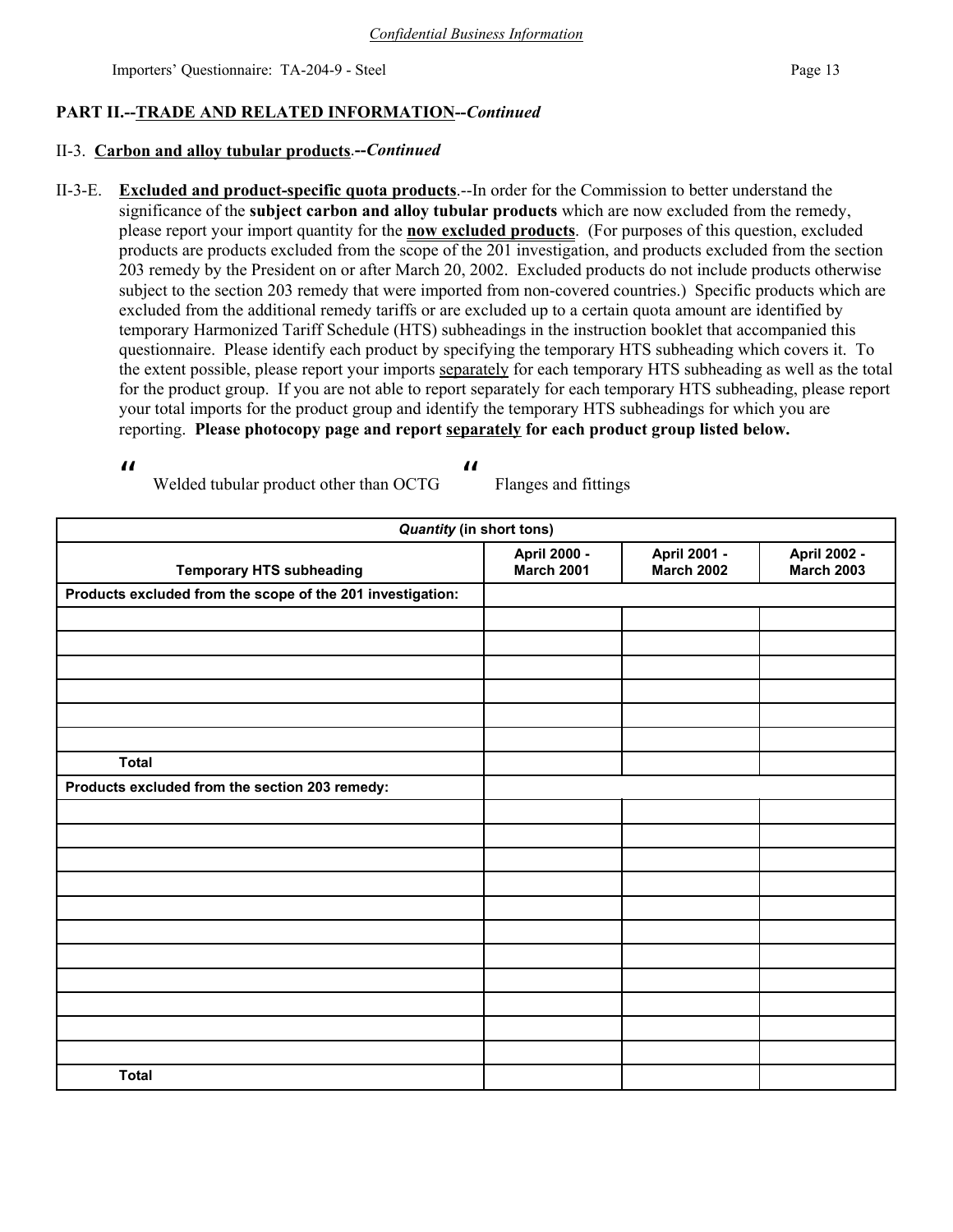## **PART II.--TRADE AND RELATED INFORMATION--***Continued*

II-4. **Stainless steel products**.--Further information on this part of the questionnaire can be obtained from Fred Fischer  $(202-205-3179)$  or ffischer@usitc.gov). Who should be contacted regarding the requested trade and related information?

\_\_\_\_\_\_\_\_\_\_\_\_\_\_\_\_\_\_\_\_\_\_ \_\_\_\_\_\_\_\_\_\_\_\_\_\_\_\_\_\_\_

Name and title **Phone No.** Fax No. Fax No. Email address

II-4-A. **IMPORTS OF STAINLESS STEEL PRODUCTS**.--Report your firm's U.S. shipments of imports and end-of-period inventories of imports of subject stainless steel products by your firm during the specified periods. (See definitions in the instruction booklet). **Report separately for each product listed below. Photocopy page as necessary and identify the product for which you are reporting in the space provided.**

 $\boldsymbol{\mathit{II}}$  Bar and light shapes  $\boldsymbol{\mu}$  Rod  $\overline{u}$ Wire

| (Quantity in short tons)                    |                                                                        |        |                         |                                    |  |
|---------------------------------------------|------------------------------------------------------------------------|--------|-------------------------|------------------------------------|--|
|                                             | All product                                                            |        | April 2002- March 2003  |                                    |  |
| <b>Item</b>                                 | April 2000 -<br>April 2001 -<br><b>March 2001</b><br><b>March 2002</b> |        | <b>Excluded from</b>    | Covered by relief                  |  |
|                                             |                                                                        | relief | Imported<br>under quota | <b>Subject to</b><br>extra tariffs |  |
| <b>COUNTRIES NOT COVERED BY RELIEF:</b> 1 2 |                                                                        |        |                         |                                    |  |
| Internal consumption/transfers              |                                                                        |        |                         |                                    |  |
| <b>U.S. COMMERCIAL SHIPMENTS:</b><br>Total  |                                                                        |        |                         |                                    |  |
| To distributors                             |                                                                        |        |                         |                                    |  |
| To end-users                                |                                                                        |        |                         |                                    |  |
| End-of-period inventories                   |                                                                        |        |                         |                                    |  |
| <b>COUNTRIES COVERED BY RELIEF:3</b>        |                                                                        |        |                         |                                    |  |
| Internal consumption/transfers              |                                                                        |        |                         |                                    |  |
| <b>U.S. COMMERCIAL SHIPMENTS:</b><br>Total  |                                                                        |        |                         |                                    |  |
| To distributors                             |                                                                        |        |                         |                                    |  |
| To end-users                                |                                                                        |        |                         |                                    |  |
| End-of-period inventories                   |                                                                        |        |                         |                                    |  |

 1 Canada, Israel, Jordan, Mexico, and the following developing countries: Albania, Angola, Antigua and Barbuda, Argentina, Bahrain, Bangladesh, Barbados, Belize, Benin, Bolivia, Botswana, Brazil, Bulgaria, Burkina Faso, Burundi, Cameroon, Central African Republic, Chad, Chile, Colombia, Congo (Brazzaville), Congo (Kinshasa), Costa Rica, Cote d'Ivoire, Croatia, Czech Republic, Djibouti, Dominica, Dominican Republic, Ecuador, Egypt, El Salvador, Estonia, Fiji, Gabon, the Gambia, Georgia, Ghana, Grenada, Guatemala, Guinea, Guinea Bissau, Guyana, Haiti, Honduras, Hungary, India, Indonesia, Jamaica, Jordan, Kenya, Kyrgyzstan, Latvia, Lesotho, Lithuania, Macedonia, Madagascar, Malawi, Mali, Mauritania, Mauritius, Moldova, Mongolia, Morocco, Mozambique, Namibia, Niger, Nigeria, Oman, Pakistan, Panama, Papua New Guinea, Paraguay, Peru, Philippines, Poland, Romania, Rwanda, Saint Kitts and Nevis, Saint Lucia, Saint Vincent and the Grenadines, Senegal, Sierra Leone, Slovakia, Solomon Islands, South Africa, Sri Lanka, Suriname, Swaziland, Tanzania, Thailand, Togo, Trinidad and Tobago, Tunisia, Turkey, Uganda, Uruguay, Venezuela, Zambia, and Zimbabwe.

2 Sources of imports\_\_\_\_\_\_\_\_\_\_\_\_\_\_\_\_\_\_\_\_\_\_\_\_\_\_\_\_\_\_\_\_\_\_\_\_\_\_\_\_\_\_\_\_\_\_\_\_\_\_\_\_\_\_\_\_\_\_\_\_\_\_\_\_\_\_\_\_\_\_\_\_\_\_\_\_\_\_\_

 3 Sources of imports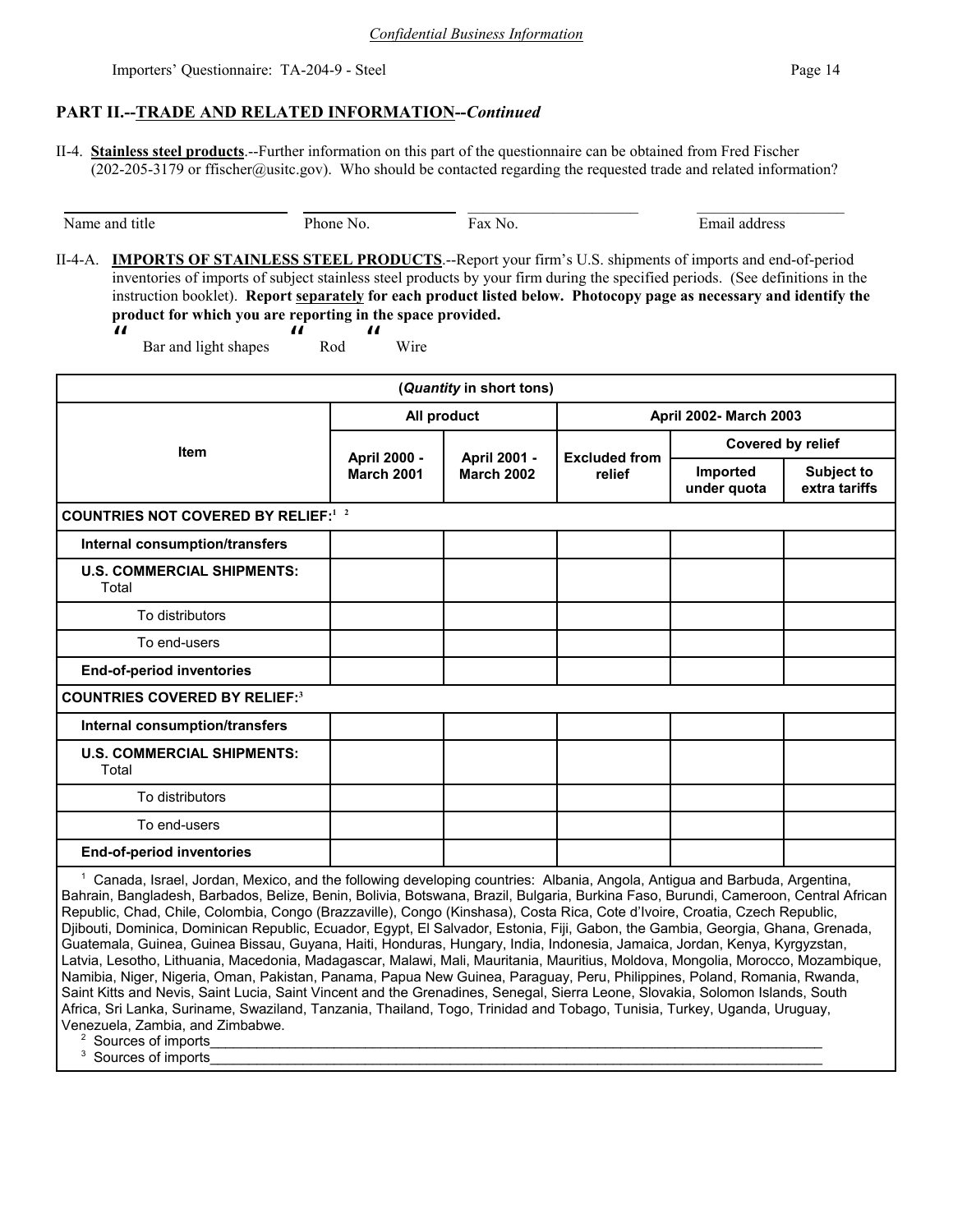## **PART II.--TRADE AND RELATED INFORMATION--***Continued*

#### II-4. **Stainless steel products**.**--***Continued*

**Please note that if your answer to questions II-4-B through II-4-D is product specific, you should check only one box per page and report separately for each product listed below; however if your answers apply to more than one product you may check more than one box. Photocopy page as necessary and identify the product(s) for which you are reporting in the space provided.**

 $\boldsymbol{\mathcal{U}}$  Bar and light shapes  $\boldsymbol{\mu}$  Rod  $\boldsymbol{\mu}$ Wire

II-4-B. Describe the significance of the tariffs and/or tariff-rate quotas imposed by the President effective on or after March 20, 2002, in terms of their effect on your firm's imports and your firm's U.S. commercial shipments, exports, inventories and consumption of the imported steel (including manufacture and sale of products containing subject imported steel). You may wish to compare your firm's operations before and after the imposition of relief. Please identify the product(s) for which you are reporting. Attach additional pages as needed.

- II-4-C. Would your firm anticipate any changes in its imports, U.S. shipments of imports, or inventories of subject steel products after the import relief currently in effect terminates?
	-

No G Yes--Supply details as to the time, nature, and significance of such changes and provide underlying assumptions, along with relevant portions of business plans or other supporting documentation, for any trends or projections you may provide. Please note if your response differs by country.

II-4-D. Has your firm been reimbursed or otherwise compensated by your foreign supplier(s) for the tariffs imposed on subject imports?

| ۰. |  |
|----|--|
|----|--|

Yes–Please identify the foreign producer(s), country(ies), and product(s), as well as the amount of such reimbursement below.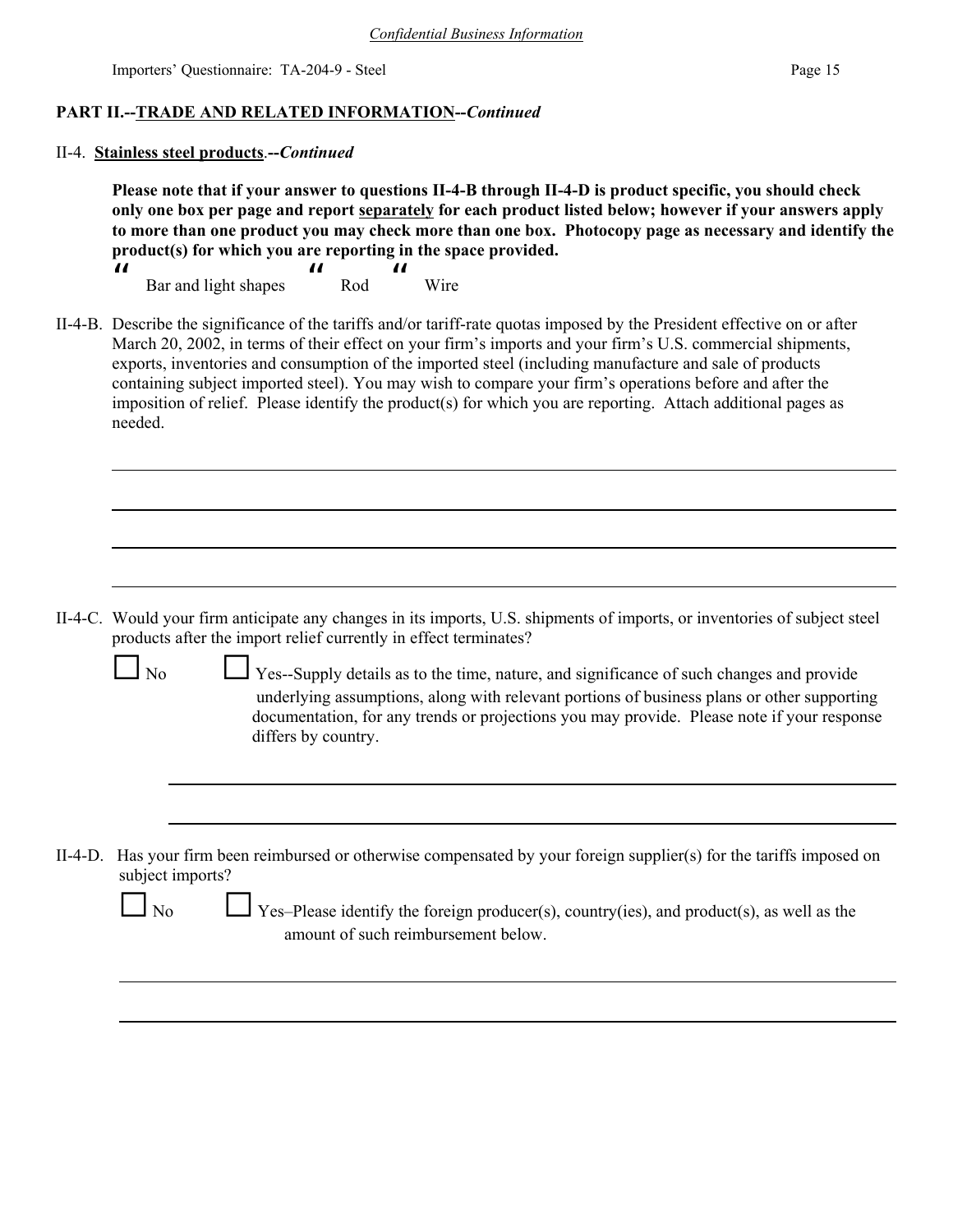## **PART II.--TRADE AND RELATED INFORMATION--***Continued*

## II-4. **Stainless steel products**.**--***Continued*

II-4-E. **Excluded and product-specific quota products**.--In order for the Commission to better understand the significance of the **subject stainless steel products** which are now excluded from the remedy, please report your import quantity for the **now excluded products**. (For purposes of this question, excluded products are products excluded from the scope of the 201 investigation, and products excluded from the section 203 remedy by the President on or after March 20, 2002. Excluded products do not include products otherwise subject to the section 203 remedy that were imported from non-covered countries.) Specific products which are excluded from the additional remedy tariffs or are excluded up to a certain quota amount are identified by temporary Harmonized Tariff Schedule (HTS) subheadings in the instruction booklet that accompanied this questionnaire. Please identify each product by specifying the temporary HTS subheading which covers it. To the extent possible, please report your imports separately for each temporary HTS subheading as well as the total for the product group. If you are not able to report separately for each temporary HTS subheading, please report your total imports for the product group and identify the temporary HTS subheadings for which you are reporting. **Please photocopy page and report separately for each product group listed below.**

 $\boldsymbol{\mathcal{U}}$  Bar and light shapes  $\boldsymbol{\mu}$  Rod  $\boldsymbol{\mu}$ Wire

| <b>Quantity (in short tons)</b>                            |                                   |                                   |                                   |
|------------------------------------------------------------|-----------------------------------|-----------------------------------|-----------------------------------|
| <b>Temporary HTS subheading</b>                            | April 2000 -<br><b>March 2001</b> | April 2001 -<br><b>March 2002</b> | April 2002 -<br><b>March 2003</b> |
| Products excluded from the scope of the 201 investigation: |                                   |                                   |                                   |
|                                                            |                                   |                                   |                                   |
|                                                            |                                   |                                   |                                   |
|                                                            |                                   |                                   |                                   |
|                                                            |                                   |                                   |                                   |
|                                                            |                                   |                                   |                                   |
|                                                            |                                   |                                   |                                   |
| <b>Total</b>                                               |                                   |                                   |                                   |
| Products excluded from the section 203 remedy:             |                                   |                                   |                                   |
|                                                            |                                   |                                   |                                   |
|                                                            |                                   |                                   |                                   |
|                                                            |                                   |                                   |                                   |
|                                                            |                                   |                                   |                                   |
|                                                            |                                   |                                   |                                   |
|                                                            |                                   |                                   |                                   |
|                                                            |                                   |                                   |                                   |
|                                                            |                                   |                                   |                                   |
|                                                            |                                   |                                   |                                   |
|                                                            |                                   |                                   |                                   |
|                                                            |                                   |                                   |                                   |
| <b>Total</b>                                               |                                   |                                   |                                   |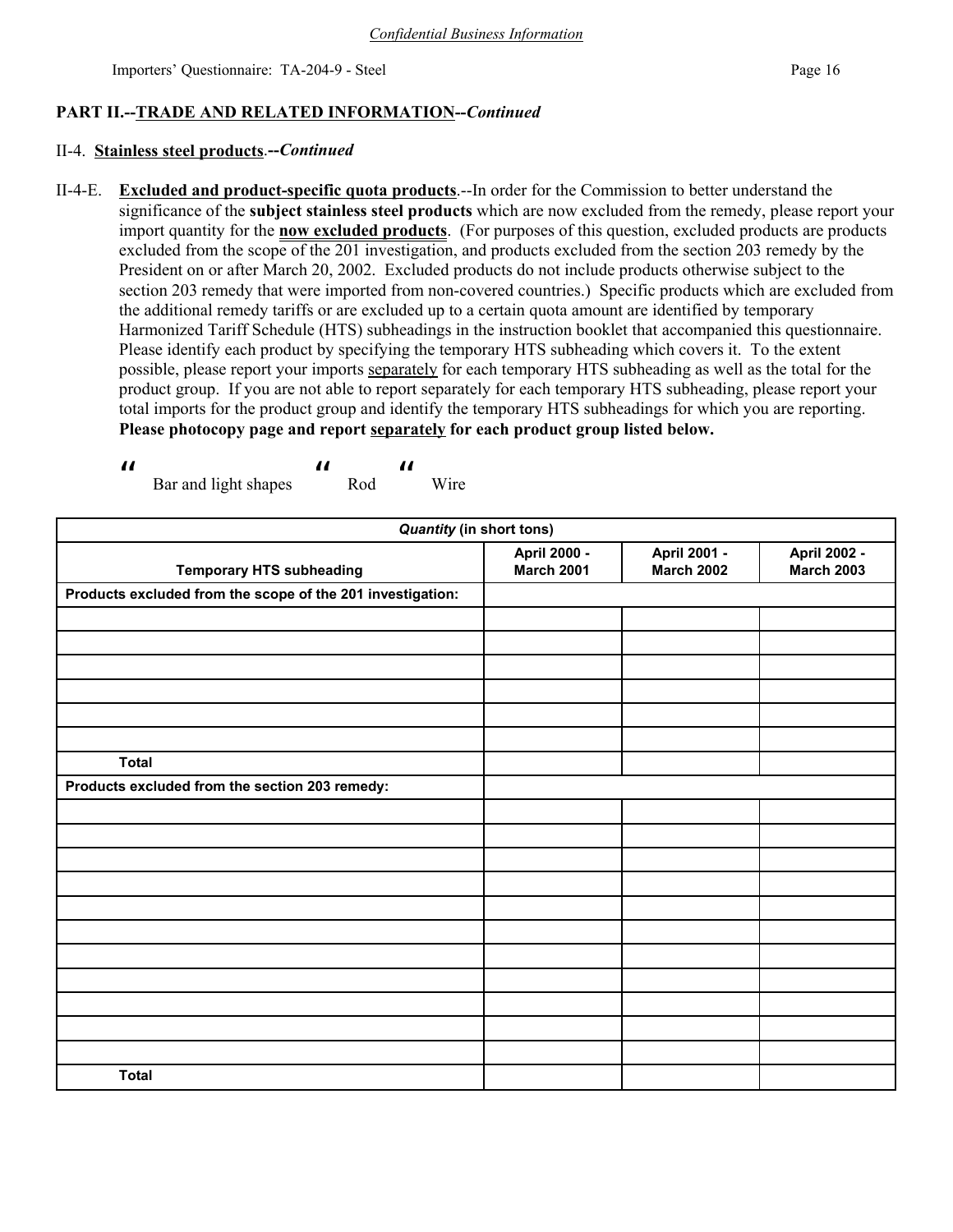## **PART III.--PRICING AND RELATED INFORMATION**

Further information on this part of the questionnaire can be obtained from Josh Levy (202-205-3236) or jlevy@usitc.gov.

Who should be contacted regarding the requested pricing and related information?

Company contact:

Name and title Phone No.

## **Section III-A.--PRICE DATA**

This section requests quarterly price and quantity data concerning your firm's shipments of the following products imported by your firm and sold to unrelated U.S. customers during April 2000-March 2003. Definitions for each product for which pricing data are requested begin on the next page and are separated into different sections for (1) carbon and alloy steel flat steel (section III-A-1); (2) carbon and alloy steel long products (section III-A-2); (3) carbon and alloy steel tubular products (section III-A-3); and (4) stainless steel products (section III-A-4).

**Please report separately for your firm's sales of each of the products imported by your firm and sold to unrelated U.S. customers. Total dollar values should be f.o.b., U.S. point of shipment and should not include U.S.-inland transportation costs. Total dollar values should reflect the FINAL NET amount paid to you (i.e., should be net of all deductions for discounts or rebates).** 

Please report (separately) for your firm's imports of steel (1) from countries that were non-exempt from the President's remedy and (2) from countries that were exempt from the remedy. Countries that were **EXEMPTED** include Canada, Israel, Jordan, Mexico, and the following developing countries (with certain exclusions noted below):

Albania, Angola, Antigua and Barbuda, Argentina, Bahrain, Bangladesh, Barbados, Belize, Benin, Bolivia, Botswana, Brazil, Bulgaria, Burkina Faso, Burundi, Cameroon, Central African Republic, Chad, Chile, Colombia, Congo (Brazzaville), Congo (Kinshasa), Costa Rica, Cote d'Ivoire, Croatia, Czech Republic, Djibouti, Dominica, Dominican Republic, Ecuador, Egypt, El Salvador, Estonia, Fiji, Gabon, the Gambia, Georgia, Ghana, Grenada, Guatemala, Guinea, Guinea Bissau, Guyana, Haiti, Honduras, Hungary, India, Indonesia, Jamaica, Jordan, Kenya, Krygyzstan, Latvia, Lesotho, Lithuania, Macedonia, Madagascar, Malawi, Mali, Mauritania, Mauritius, Moldova, Mongolia, Morocco, Mozambique, Namibia, Niger, Nigeria, Oman, Pakistan, Panama, Papua New Guinea, Paraguay, Peru, Philippines, Poland, Romania, Rwanda, Saint Kitts and Nevis, Saint Lucia, Saint Vincent and the Grenadines, Senegal, Sierra Leone, Slovakia, Solomon Islands, South Africa, Sri Lanka, Suriname, Swaziland, Tanzania, Thailand, Togo, Trinidad and Tobago, Tunisia, Turkey, Uganda, Uruguay, Venezuela, Zambia, and Zimbabwe.

Please note the following developing countries/product combinations are **NOT** exempted from the remedy. Data for these country/product combinations **SHOULD** be reported in the following tables with data from other non-exempt countries.

Brazil: slabs and flat steel (except for tin mill products)

| India:     | carbon flanges              |
|------------|-----------------------------|
| Moldova:   | rebar                       |
| Romania:   | carbon flanges              |
| Thailand:  | carbon flanges, welded pipe |
| Turkey:    | rebar                       |
| Venezuela: | rebar                       |

(Note: If your firms imports steel products that are subject to specific product exclusions and those products fall within the definitions for which pricing data are requested, please do not include data for those products in the reported price data.)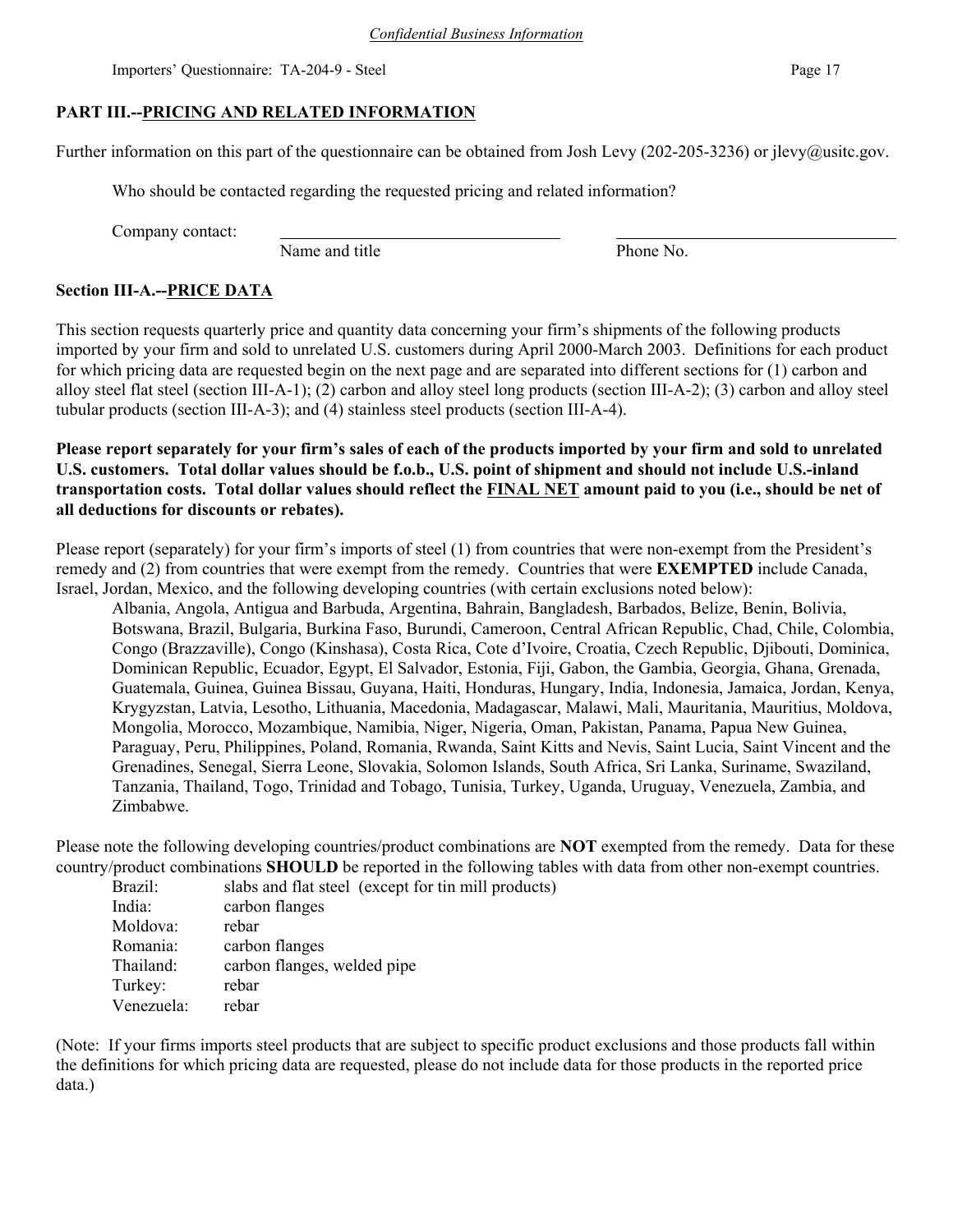## **PART III.--PRICING AND RELATED INFORMATION--***Continued*

## **Section III-A.--PRICE DATA**

Definitions for each product for which pricing data are requested are listed below and are separated into different sections for (1) carbon and alloy flat steel (section III-A-1); (2) carbon and alloy steel long products (section III-A-2); (3) carbon and alloy steel tubular products (section III-A-3); stainless steel products (section III-A-4).

## **Carbon and Alloy Steel Flat Steel:**

- **PRODUCT 1:** SLABS–Low carbon slabs with chemistries of up to 0.15 max carbon and 0.60 max manganese exclusive of IF or specialty chemistries. (**This product definition matches the product definition for "Product 1" in the questionnaire for the steel 201 investigation (Inv. TA-201- 73, dated July 30, 2001). PRODUCT 2: CTL/CLAD PLATE--Hot-rolled carbon steel plate, ASTM A-36 or equivalent as rolled, sheared**
- edge, not heat treated, not cleaned or oiled, in cut lengths, over 72" through 96" in width, 1.00" through 2.00" in thickness. Not including high-strength or mill proprietary products, or products tested to other specifications, unless otherwise noted.(**This product definition matches the product definition for "Product 2" in the questionnaire for the steel 201 investigation (Inv. TA-201-73, dated July 30, 2001).**
- **PRODUCT 3A: HOT-ROLLED SHEET AND STRIP, INCLUDING PLATE IN COILS--**Hot-rolled carbon steel plate in coils, as-rolled (unprocessed), not pickled or temper-rolled, not high-strength, produced to AISI-1006-1025 grade (including, but not limited to, ASTM A36), 0.187" through 0.625" in nominal or actual thickness, 40" through 72" in width. (**This product definition matches the product definition for "Product 3A" in the questionnaire for the steel 201 investigation (Inv. TA-201-73, dated July 30, 2001).**
- **PRODUCT 3B: HOT-ROLLED SHEET AND STRIP, INCLUDING PLATE IN COILS--**Hot-rolled carbon sheet in coils, commercial quality, SAE 1006-1015 or ASTM 569 equivalent, not high-strength, not pickled and oiled, not temper-rolled, 0.090" through 0.171" in nominal or actual thickness, 40" to 60" in width. (**This product definition matches the product definition for "Product 3B" in the questionnaire for the steel 201 investigation (Inv. TA-201-73, dated July 30, 2001).**
- **PRODUCT 4A: COLD-ROLLED SHEET AND STRIP OTHER THAN GRAIN-ORIENTED ELECTRICAL STEEL--**Cold-rolled carbon steel sheet, in coils, commercial quality (ASTM A-366), not interstitial free, box annealed and temper rolled, 36" to 72" in width, 0.022" to less than 0.028" in thickness. (**This product definition matches the product definition for "Product 4A" in the questionnaire for the steel 201 investigation (Inv. TA-201-73, dated July 30, 2001).**
- **PRODUCT 4B: PRODUCT 4B: COLD-ROLLED SHEET AND STRIP OTHER THAN GRAIN-ORIENTED ELECTRICAL STEEL--**Cold-rolled carbon steel sheet in coils, commercial quality (ASTM A-366), not interstitial free, box annealed and temper-rolled, 36" to 72" in width, 0.028" to less than 0.090" in thickness**.** (**This product definition matches the product definition for "Product 4B" in the questionnaire for the steel 201 investigation (Inv. TA-201-73, dated July 30, 2001).**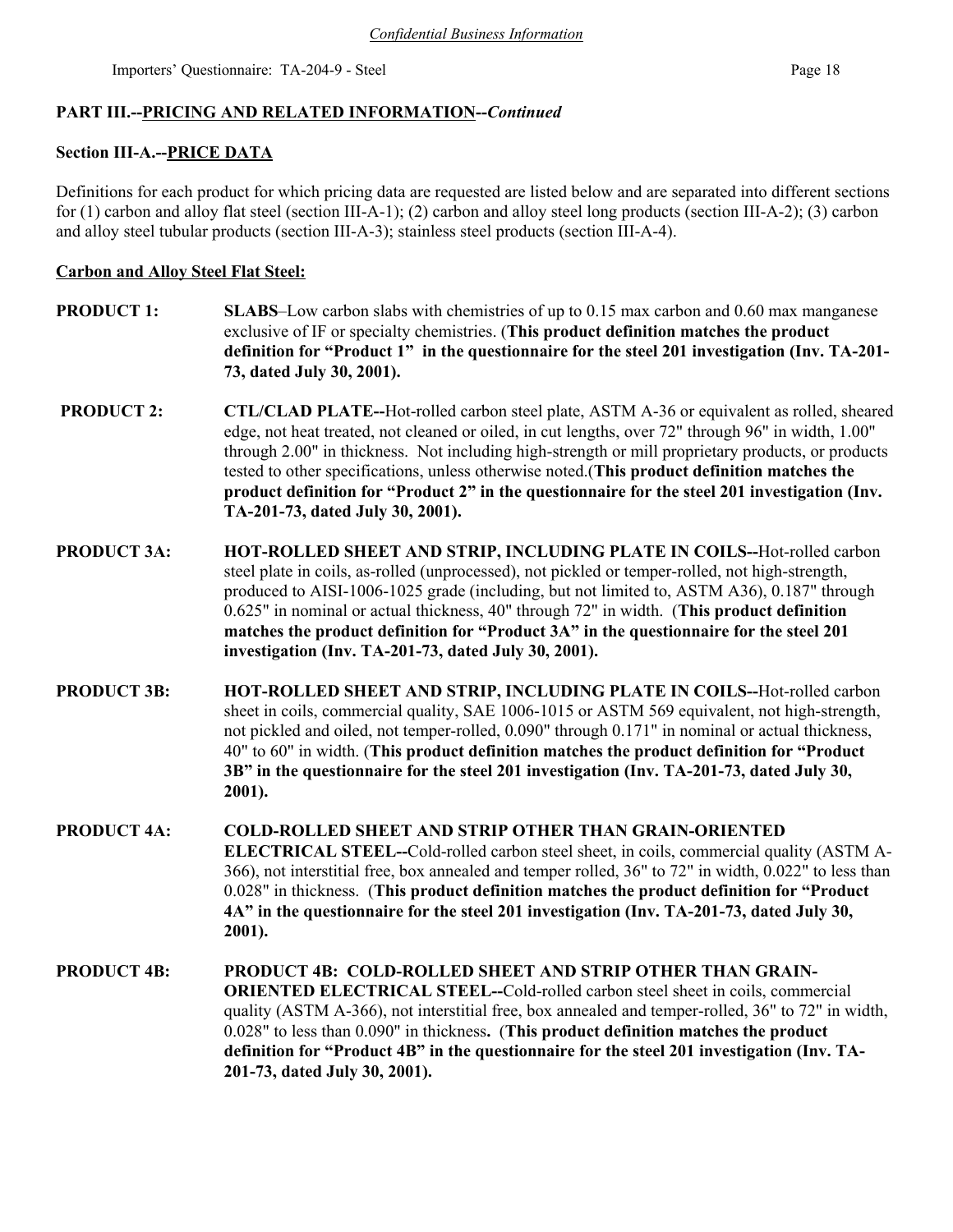#### **PART III.--PRICING AND RELATED INFORMATION--***Continued*

#### **Section III-A.--PRICE DATA**

#### **Carbon and Alloy Flat Steel:***–(Continued)*

- **PRODUCT 5A: CORROSION-RESISTANT AND OTHER COATED SHEET AND STRIP**--Aluminum-zinc alloy coated carbon steel sheet, in coils, hot dipped, structural quality, ASTM A-792, grade 50, AZ50, 40" to 49" in width, 0.019" to 0.0219" in thickness. This product has a coating of 55 percent aluminum, 43.5 percent zinc, and 1.5 percent silicon, and has a variety of product names worldwide including "Galvalume," "Zincalume," "Aluzink," "Zinkalit," and "Zalutite." This product is not pre-painted, has no organic coating, and is not high strength. (**This product definition matches the product definition for "Product 6A" in the questionnaire for the steel 201 investigation (Inv. TA-201-73, dated July 30, 2001).**
- **PRODUCT 5B: CORROSION-RESISTANT AND OTHER SHEET AND STRIP**--Electrolytically zinc coated carbon steel sheet, in coils, ASTM A-879, 50-90 grams/square meter per side coating, without organic coating, forming steel, 40" to under 60" in width, 0.022" to under 0.044" in thickness. This product is not prepainted, is not high strength, and is not mill proprietary. (**This product definition matches the product definition for "Product 6B" in the questionnaire for the steel 201 investigation (Inv. TA-201-73, dated July 30, 2001).**
- **PRODUCT 6: TIN MILL PRODUCTS--Base price for single-reduced, electrolytic tin plate (1CRETP), 70-75** pound per base box. (**This product definition matches the product definition for "Product 7" in the questionnaire for the steel 201 investigation (Inv. TA-201-73, dated July 30, 2001).**

#### **Carbon and Alloy Steel Long Products:**

| <b>PRODUCT 7:</b>  | <b>HOT-ROLLED BAR AND LIGHT SHAPES--Hot-rolled bars, grade ASTM A36 or equivalent</b><br>in sizes 3 inches and under. (This product definition matches the product definition for<br>"Product 9" in the questionnaire for the steel 201 investigation (Inv. TA-201-73, dated July<br>$30, 2001$ ). |
|--------------------|----------------------------------------------------------------------------------------------------------------------------------------------------------------------------------------------------------------------------------------------------------------------------------------------------|
| <b>PRODUCT 8A:</b> | <b>COLD-FINISHED BAR--C1045, one inch round (This product definition matches the</b><br>product definition for "Product 10A" in the questionnaire for the steel 201 investigation<br>(Inv. TA-201-73, dated July 30, 2001).                                                                        |
| <b>PRODUCT 8B:</b> | <b>COLD-FINISHED BAR--C12L14, one inch round. (This product definition matches the</b><br>product definition for "Product 10B" in the questionnaire for the steel 201 investigation<br>(Inv. TA-201-73, dated July 30, 2001).                                                                      |
| <b>PRODUCT 9:</b>  | <b>REBAR--Straight ASTM A615, Nos. 4 and 5, grade 60 rebar. (This product definition</b><br>matches the product definition for "Product 11" in the questionnaire for the steel 201<br>investigation (Inv. TA-201-73, dated July 30, 2001).                                                         |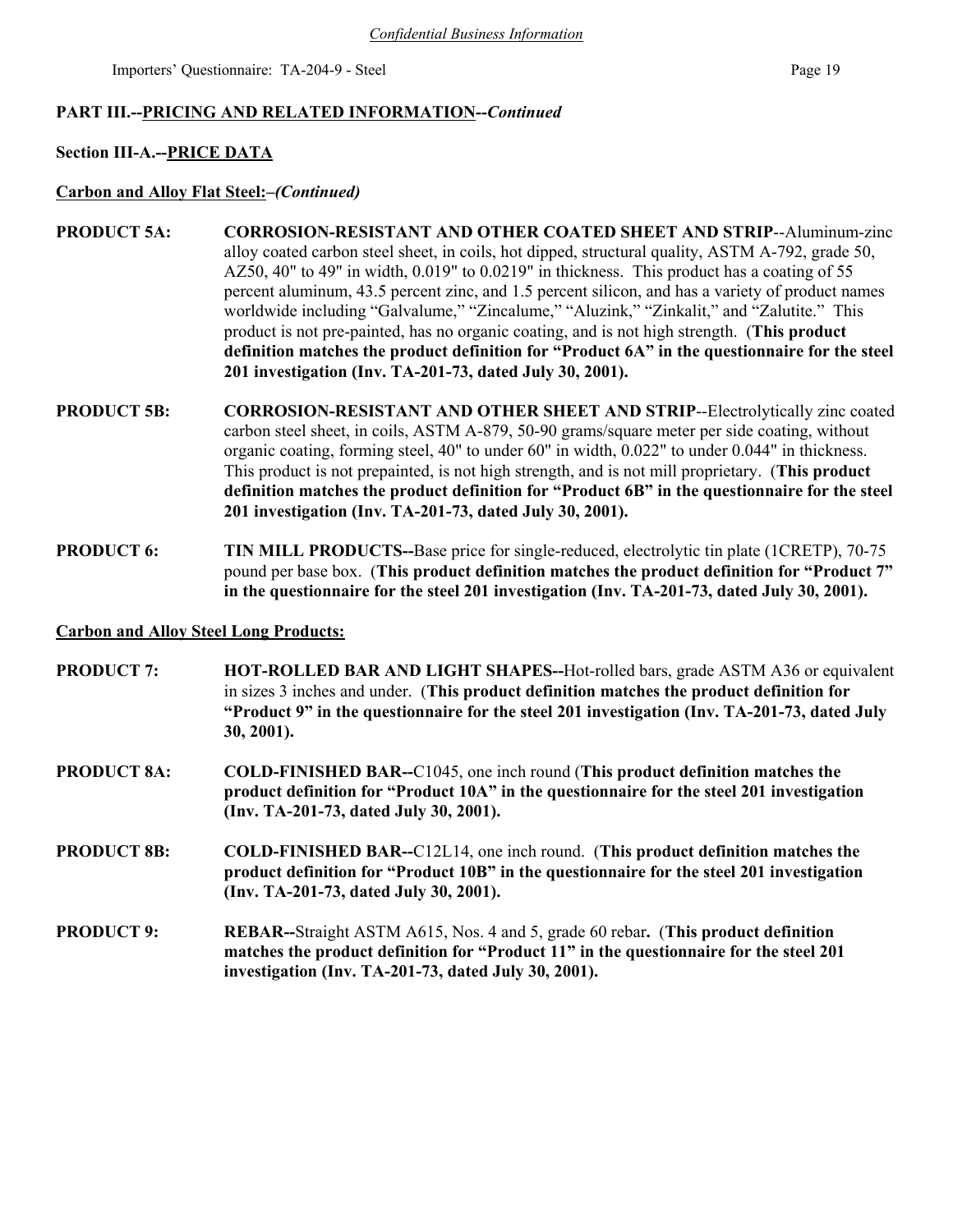#### **PART III.--PRICING AND RELATED INFORMATION--***Continued*

#### **Section III-A.--PRICE DATA**

#### **Carbon and Alloy Steel Tubular Products:**

- **PRODUCT 10A:** WELDED TUBULAR PRODUCTS OTHER THAN OCTG--Circular welded non-alloy steel pipe meeting ASTM A-53 or equivalent, schedule 40, black, plain-end, two inches nominal inside diameter. (**This product definition matches the product definition for "Product 20A" in the questionnaire for the steel 201 investigation (Inv. TA-201-73, dated July 30, 2001).**
- **PRODUCT 10B: WELDED TUBULAR PRODUCTS OTHER THAN OCTG--**ASTM A-513 (mechanical) or A-500 grade A or B (ornamental) tubing, carbon-welded, pickled and oiled, 1 inch square, 0.065 inch nominal wall thickness (+ or - 10 percent), 20 foot to 24 foot mill lengths. (**This product definition matches the product definition for "Product 20B" in the questionnaire for the steel 201 investigation (Inv. TA-201-73, dated July 30, 2001).**
- **PRODUCT 11: FLANGES AND FITTINGS--**Carbon steel butt-weld pipe fitting, 6 inch nominal diameter, 90 degree elbow, long radius, standard weight, meeting ASTM A-234, grade WPB or equivalent specification. (**This product definition matches the product definition for "Product 22" in the questionnaire for the steel 201 investigation (Inv. TA-201-73, dated July 30, 2001).**

#### **Stainless Steel Products:**

- **PRODUCT 12A:** BAR AND LIGHT SHAPES--Stainless steel bar, grade 304/304L, 1 inch in diameter, annealed, cold-finished, of round shape.(**This product definition matches the product definition for "Product 25A" in the questionnaire for the steel 201 investigation (Inv. TA-201-73, dated July 30, 2001).**
- **PRODUCT 12B: BAR AND LIGHT SHAPES--**Grade 304, hot-rolled, annealed and descaled stainless steel, 90 degree angle, 2" x 2" x 1/4".(**This product definition matches the product definition for "Product 25B" in the questionnaire for the steel 201 investigation (Inv. TA-201-73, dated July 30, 2001).**
- **PRODUCT 13: ROD--**Grade AISI 304 wire rod, 5.5 mm (0.217") diameter, hot-rolled, annealed, and pickled. (**This product definition matches the product definition for "Product 26" in the questionnaire for the steel 201 investigation (Inv. TA-201-73, dated July 30, 2001).**
- **PRODUCT 14:** WIRE --Grade 302 HO cold-heading stainless steel round wire, 0.099 to 0.127 inch (2.515 to 3.226 mm) in diameter annealed. (**This product definition matches the product definition for "Product 28" in the questionnaire for the steel 201 investigation (Inv. TA-201-73, dated July 30, 2001).**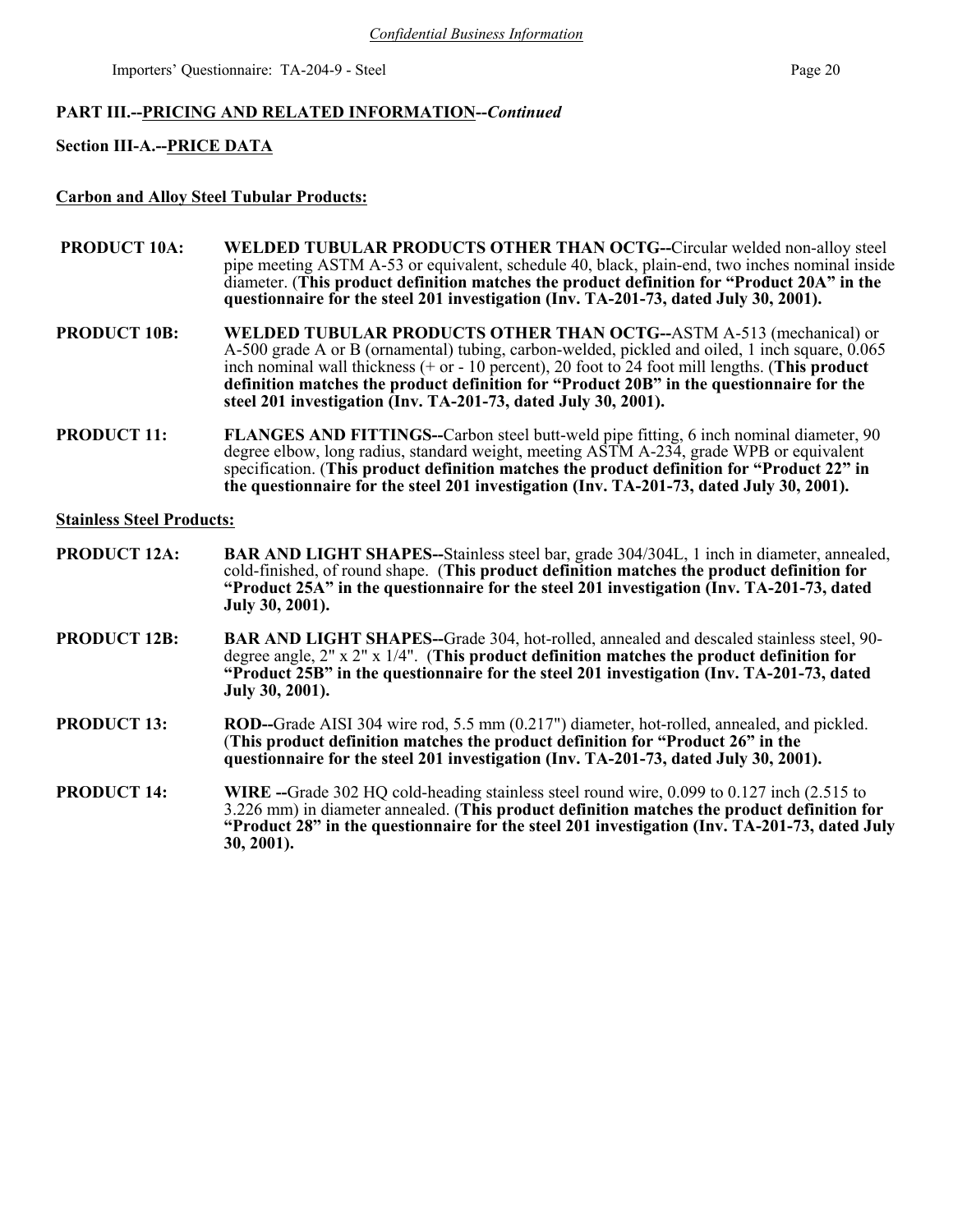## **PART III.--PRICING AND RELATED INFORMATION--***Continued*

## **Section III-A-1.--PRICE DATA-CARBON AND ALLOY FLAT STEEL**

**COPY THIS PAGE AS NECESSARY.** Complete a separate page for each of the specified carbon and alloy steel flat products imported and sold by your firm to unrelated U.S. customers. Report separately for imports from (1) countries subject to the President's remedy (i.e. non-exempt countries) and (2) countries exempt from the remedy. Photcopy page as necessary.

|                           | $\boldsymbol{\mu}$           | $\boldsymbol{\mathit{II}}$          |
|---------------------------|------------------------------|-------------------------------------|
|                           | Non-exempt countries         | Exempt countries                    |
| <b>Period of shipment</b> | <b>Quantity (short tons)</b> | F.o.b. value (dollars) <sup>1</sup> |
| 2000:                     |                              |                                     |
| Apr.-June                 |                              |                                     |
| July-Sept.                |                              |                                     |
| Oct.-Dec.                 |                              |                                     |
| 2001:                     |                              |                                     |
| Jan.-Mar.                 |                              |                                     |
| Apr.-June                 |                              |                                     |
| July-Sept.                |                              |                                     |
| Oct.-Dec.                 |                              |                                     |
| 2002:                     |                              |                                     |
| Jan.-Mar.                 |                              |                                     |
| Apr.-June                 |                              |                                     |
| July-Sept.                |                              |                                     |
| Oct.-Dec.                 |                              |                                     |
| 2003:                     |                              |                                     |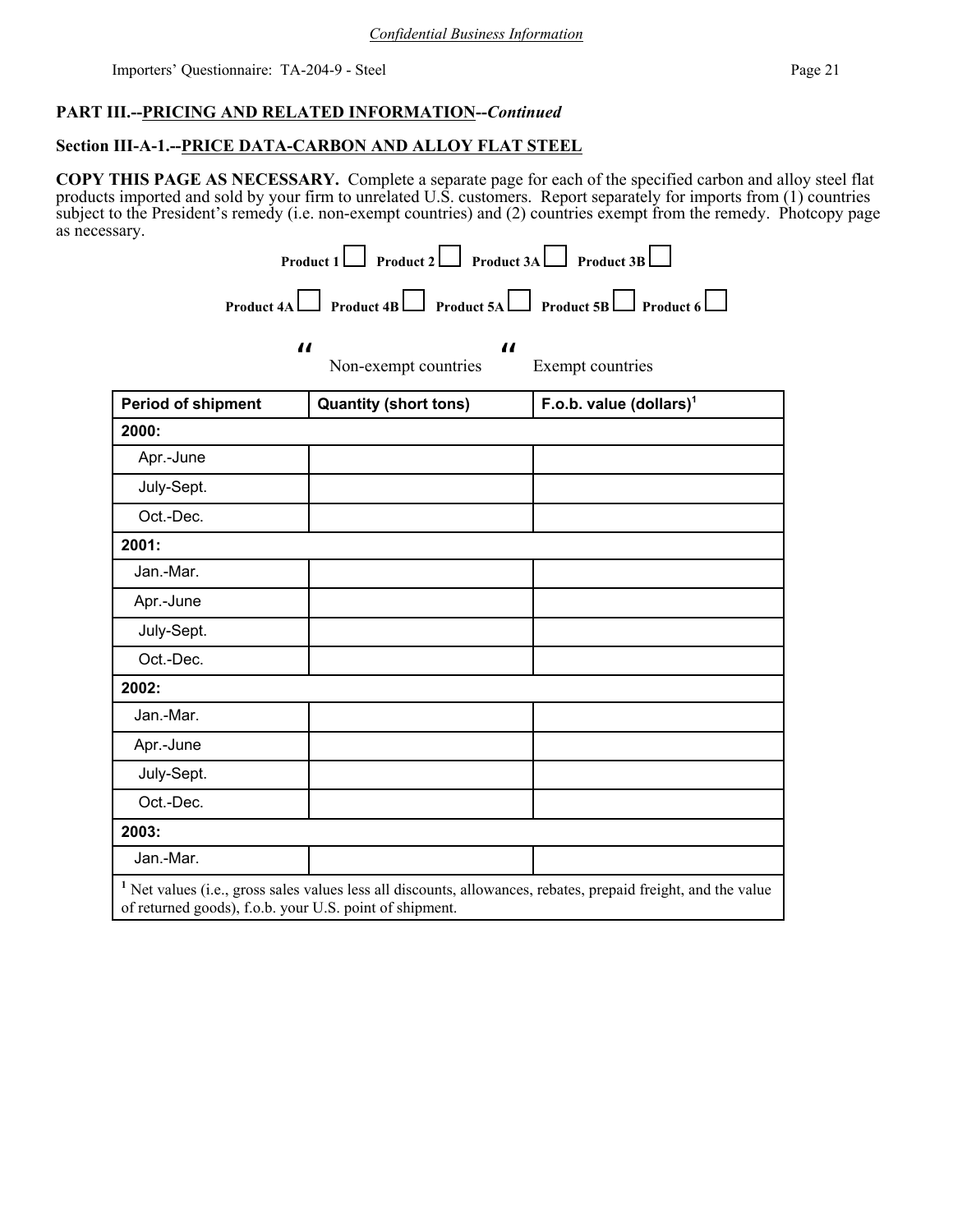## **PART III.--PRICING AND RELATED INFORMATION--***Continued*

 $\boldsymbol{\mathit{ii}}$ 

## **Section III-A-2.--PRICE DATA-CARBON AND ALLOY STEEL LONG PRODUCTS**

**COPY THIS PAGE AS NECESSARY.** Complete a separate page for each of the specified carbon and alloy steel long products imported and sold by your firm to unrelated U.S. customers. Report separately for imports from (1) countries subject to the President's remedy (i.e. non-exempt countries) and (2) countries exempt from the remedy. Photcopy page as necessary.

**Product 7** Product 8A Product 8B Product 9

 $\boldsymbol{\mathit{ii}}$ 

Non-exempt countries

Exempt countries

| <b>Period of shipment</b>                                                                                                                                                            | <b>Quantity (short tons)</b> | F.o.b. value (dollars) |
|--------------------------------------------------------------------------------------------------------------------------------------------------------------------------------------|------------------------------|------------------------|
| 2000:                                                                                                                                                                                |                              |                        |
| Apr.-June                                                                                                                                                                            |                              |                        |
| July-Sept.                                                                                                                                                                           |                              |                        |
| Oct.-Dec.                                                                                                                                                                            |                              |                        |
| 2001:                                                                                                                                                                                |                              |                        |
| Jan.-Mar.                                                                                                                                                                            |                              |                        |
| Apr.-June                                                                                                                                                                            |                              |                        |
| July-Sept.                                                                                                                                                                           |                              |                        |
| Oct.-Dec.                                                                                                                                                                            |                              |                        |
| 2002:                                                                                                                                                                                |                              |                        |
| Jan.-Mar.                                                                                                                                                                            |                              |                        |
| Apr.-June                                                                                                                                                                            |                              |                        |
| July-Sept.                                                                                                                                                                           |                              |                        |
| Oct.-Dec.                                                                                                                                                                            |                              |                        |
| 2003:                                                                                                                                                                                |                              |                        |
| Jan.-Mar.                                                                                                                                                                            |                              |                        |
| <sup>1</sup> Net values (i.e., gross sales values less all discounts, allowances, rebates, prepaid freight, and the value<br>of returned goods), f.o.b. your U.S. point of shipment. |                              |                        |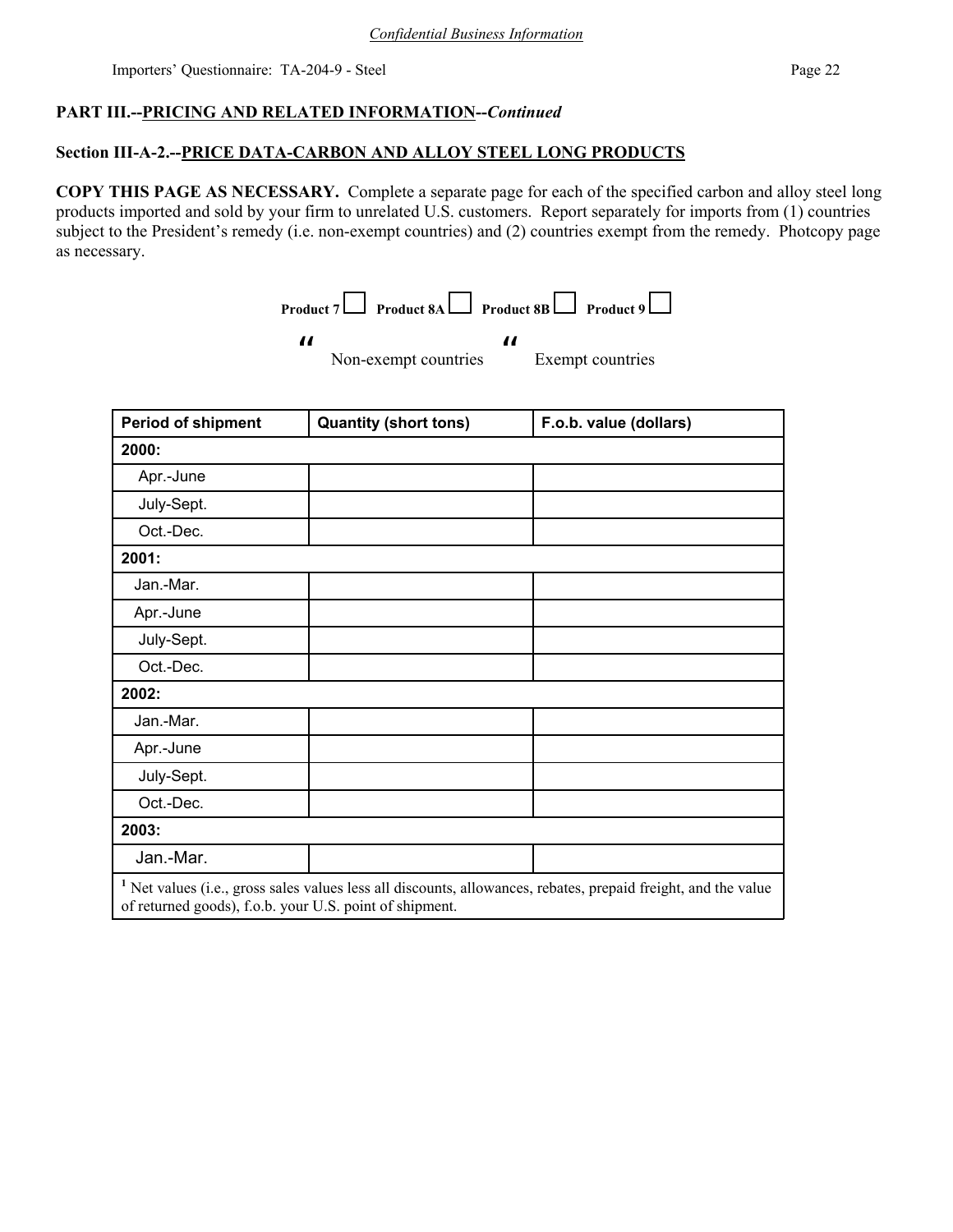## **PART III.--PRICING AND RELATED INFORMATION--***Continued*

## **Section III-A-3.--PRICE DATA-CARBON AND ALLOY STEEL TUBULAR PRODUCTS**

**COPY THIS PAGE AS NECESSARY.** Complete a separate page for each of the specified carbon and alloy steel tubular products imported and sold by your firm to unrelated U.S. customers. Report separately for imports from (1) countries subject to the President's remedy (i.e. non-exempt countries) and (2) countries exempt from the remedy. Photcopy page as necessary.

|                                                         | $\Box$ Product 10B $\Box$<br>Product 10A           | Product 11                                                                                                                |
|---------------------------------------------------------|----------------------------------------------------|---------------------------------------------------------------------------------------------------------------------------|
| $\boldsymbol{\mathcal{U}}$                              | $\boldsymbol{\mathcal{U}}$<br>Non-exempt countries | Exempt countries                                                                                                          |
| <b>Period of shipment</b>                               | <b>Quantity (short tons)</b>                       | F.o.b. value (dollars)                                                                                                    |
| 2000:                                                   |                                                    |                                                                                                                           |
| Apr.-June                                               |                                                    |                                                                                                                           |
| July-Sept.                                              |                                                    |                                                                                                                           |
| Oct.-Dec.                                               |                                                    |                                                                                                                           |
| 2001:                                                   |                                                    |                                                                                                                           |
| Jan.-Mar.                                               |                                                    |                                                                                                                           |
| Apr.-June                                               |                                                    |                                                                                                                           |
| July-Sept.                                              |                                                    |                                                                                                                           |
| Oct.-Dec.                                               |                                                    |                                                                                                                           |
| 2002:                                                   |                                                    |                                                                                                                           |
| Jan.-Mar.                                               |                                                    |                                                                                                                           |
| Apr.-June                                               |                                                    |                                                                                                                           |
| July-Sept.                                              |                                                    |                                                                                                                           |
| Oct.-Dec.                                               |                                                    |                                                                                                                           |
| 2003:                                                   |                                                    |                                                                                                                           |
| Jan.-Mar.                                               |                                                    |                                                                                                                           |
| of returned goods), f.o.b. your U.S. point of shipment. |                                                    | <sup>1</sup> Net values (i.e., gross sales values less all discounts, allowances, rebates, prepaid freight, and the value |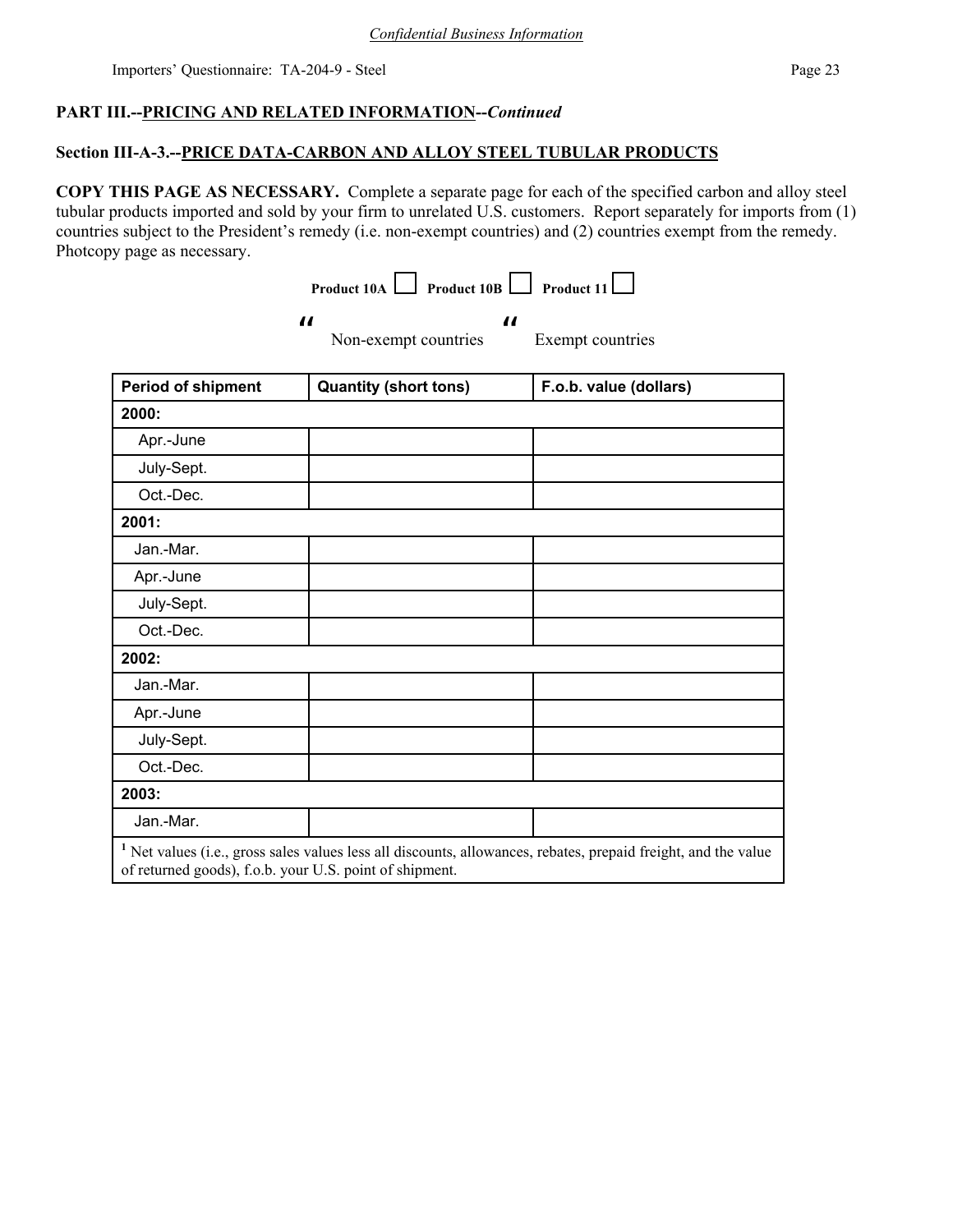## **PART III.--PRICING AND RELATED INFORMATION--***Continued*

#### **Section III-A-4.--PRICE DATA-STAINLESS STEEL PRODUCTS**

 $\boldsymbol{\mathit{ii}}$ 

**COPY THIS PAGE AS NECESSARY.** Complete a separate page for each of the specified stainless steel products imported and sold by your firm to unrelated U.S. customers. Report separately for imports from (1) countries subject to the President's remedy (i.e. non-exempt countries) and (2) countries exempt from the remedy. Photcopy page as necessary.

**Product 12A** Product 12B Product 13 Product 14  $\Box$ 

 $\boldsymbol{\mathcal{H}}$ 

Non-exempt countries

Exempt countries

| <b>Period of shipment</b> | <b>Quantity (short tons)</b>                            | F.o.b. value (dollars)                                                                                                    |
|---------------------------|---------------------------------------------------------|---------------------------------------------------------------------------------------------------------------------------|
| 2000:                     |                                                         |                                                                                                                           |
| Apr.-June                 |                                                         |                                                                                                                           |
| July-Sept.                |                                                         |                                                                                                                           |
| Oct.-Dec.                 |                                                         |                                                                                                                           |
| 2001:                     |                                                         |                                                                                                                           |
| Jan.-Mar.                 |                                                         |                                                                                                                           |
| Apr.-June                 |                                                         |                                                                                                                           |
| July-Sept.                |                                                         |                                                                                                                           |
| Oct.-Dec.                 |                                                         |                                                                                                                           |
| 2002:                     |                                                         |                                                                                                                           |
| Jan.-Mar.                 |                                                         |                                                                                                                           |
| Apr.-June                 |                                                         |                                                                                                                           |
| July-Sept.                |                                                         |                                                                                                                           |
| Oct.-Dec.                 |                                                         |                                                                                                                           |
| 2003:                     |                                                         |                                                                                                                           |
| Jan.-Mar.                 |                                                         |                                                                                                                           |
|                           | of returned goods), f.o.b. your U.S. point of shipment. | <sup>1</sup> Net values (i.e., gross sales values less all discounts, allowances, rebates, prepaid freight, and the value |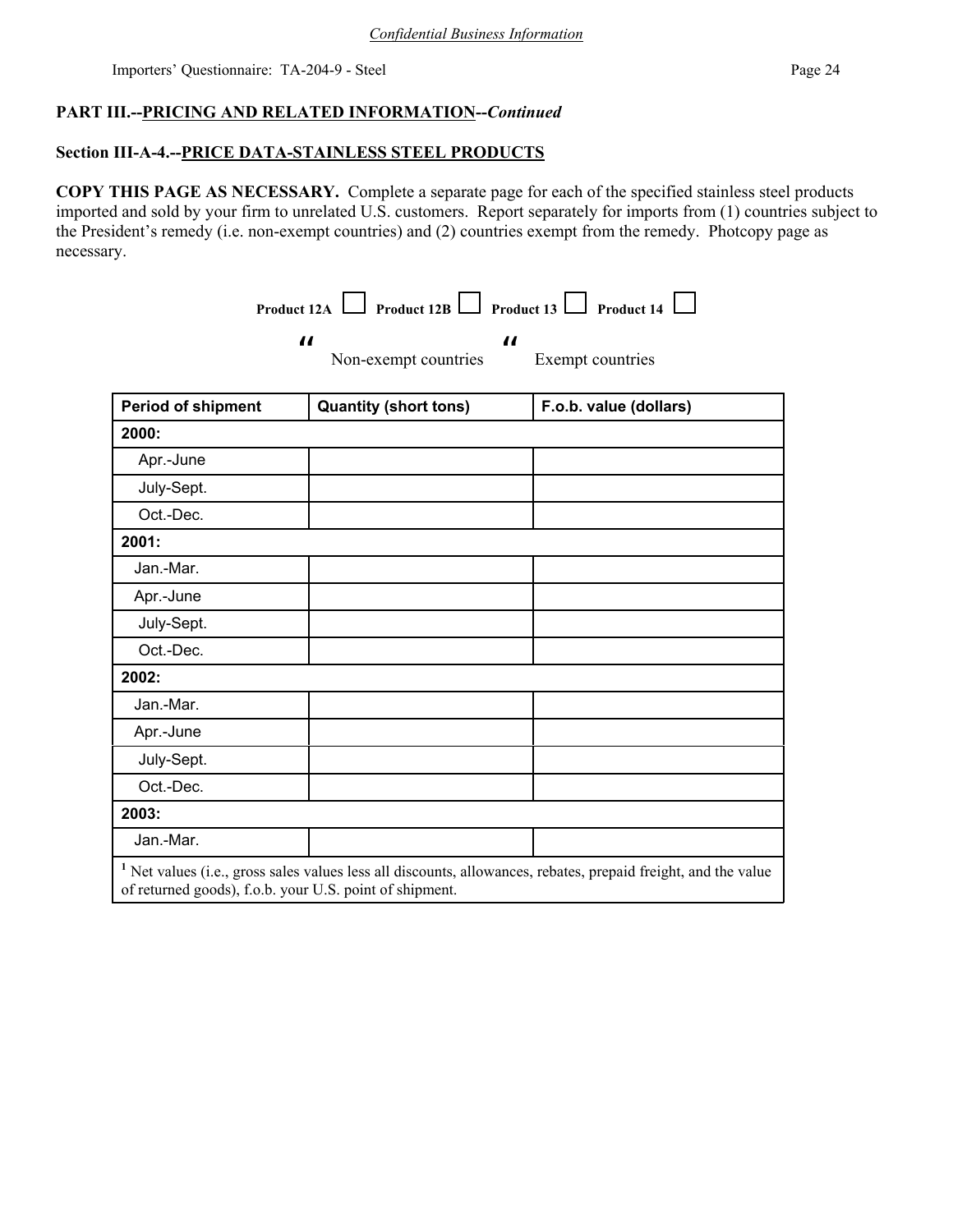## **PART III.--PRICING AND RELATED INFORMATION--***Continued*

#### **Section III-B.--PRICE-RELATED QUESTIONS**

## **PLEASE NOTE THAT THE QUESTIONS IN THE FOLLOWING SECTION REFER TO ALL TYPES OF STEEL COVERED IN THIS QUESTIONNAIRE AND IMPORTED FROM ALL COUNTRIES. IF YOUR RESPONSE TO ANY QUESTION DIFFERS DEPENDING ON THE TYPE OF STEEL OR THE COUNTRY OF ORIGIN, PLEASE NOTE THIS IN YOUR RESPONSE AND REPORT SEPARATELY FOR THE DIFFERENT PRODUCTS/COUNTRIES.**

III-B.1. Please describe any changes in how your firm determines the prices that it charges for sales of its steel (transaction by transaction negotiation, contracts for multiple shipments, set price lists, etc.) since March 20, 2002, the date import relief measures were implemented.

III-B.2. Please describe any change in your firm's discount policy (volume discounts, year-end rebates, etc.) since March 20, 2002.

- III-B.3 Since March 20, 2002, has there been a change in the percent of sales made by your firm that are on a contract basis and on a spot basis? If so, please describe.
- III-B.4 a) In general, do prices for sales of steel pursuant to contracts follow a similar trend to prices for steel sold in spot sales? If so, please describe.

b) Since March 20, 2002, has there been a change in either the relative levels or in the trends of spot and contract prices for steel? If so, please describe.

III-B.5. Since March 20, 2002, has there been a change in the average lead time between a customer's order and the delivery of your firm's sales of its steel? If so, please describe.

From inventory:

From production: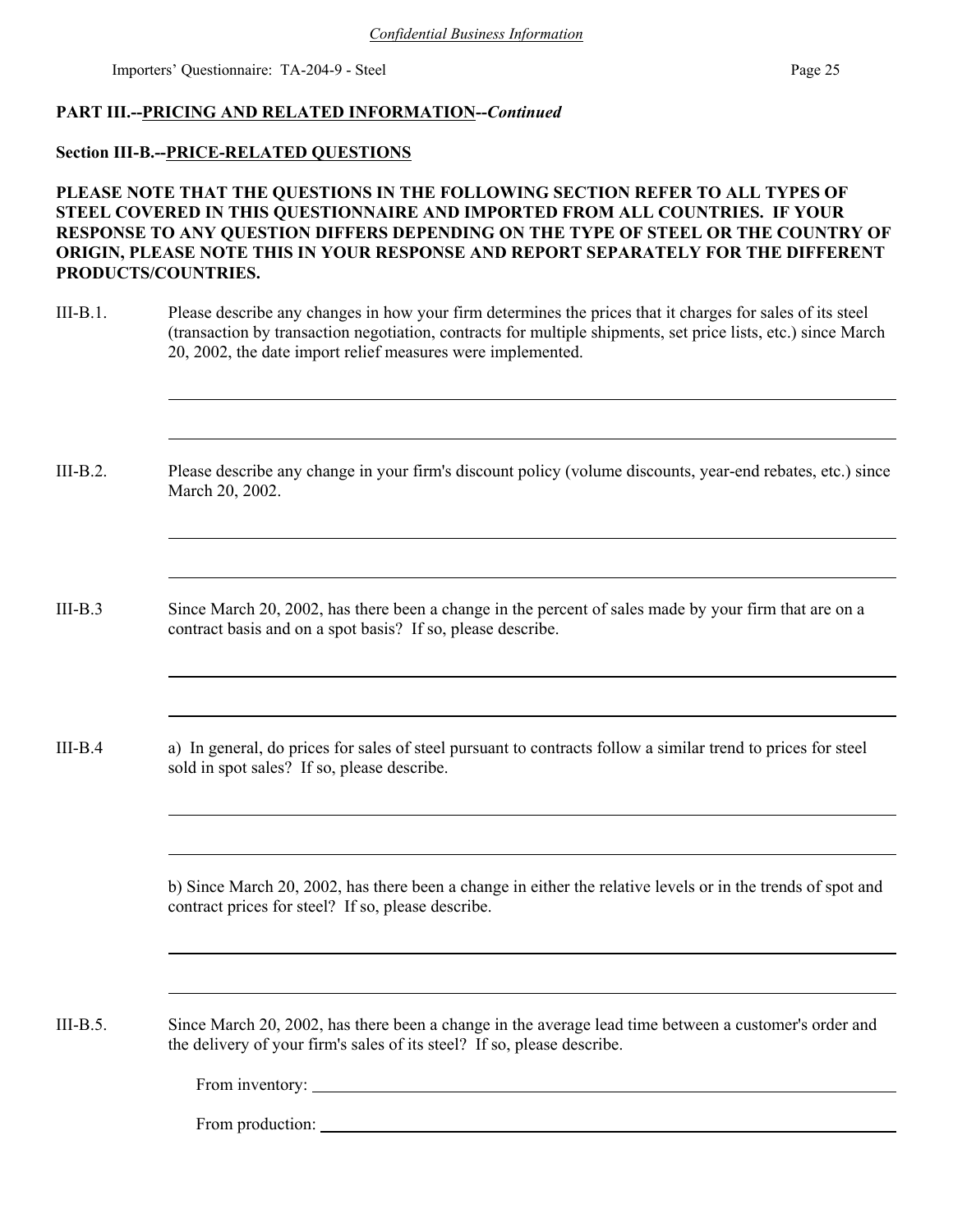## **PART III.--PRICING AND RELATED INFORMATION--***Continued*

## **Section III-B.--PRICE-RELATED QUESTIONS**–*Continued*

| III-B.6.    | Since March 20, 2002, has there been a change in the share of your firm's sales of steel that are from<br>inventory?                                               |  |  |  |  |  |  |  |
|-------------|--------------------------------------------------------------------------------------------------------------------------------------------------------------------|--|--|--|--|--|--|--|
|             | $\boldsymbol{\mathit{II}}$<br>$\boldsymbol{\mathit{II}}$<br>No--Please explain the change.<br>Yes                                                                  |  |  |  |  |  |  |  |
|             | Please explain any price differences that result from sales of inventory as opposed to sales directly from<br>production.                                          |  |  |  |  |  |  |  |
| $III-B.7.$  | Since March 20, 2002, has there been any change in the geographic market in the United States in which<br>your firm sells its steel?<br>Yes-Please describe.<br>No |  |  |  |  |  |  |  |
| $III-B.8.$  | Since March 20, 2002, have there been changes in the channels of distribution that have affected the<br>quantity sold and price of steel? If so, please describe.  |  |  |  |  |  |  |  |
| III-B.9.    | Since March 20, 2002, have there been any changes in the types or prices of substitute products that have                                                          |  |  |  |  |  |  |  |
|             | affected the demand for steel? If so, please describe.                                                                                                             |  |  |  |  |  |  |  |
| $III-B.10.$ | How has demand for steel changed since March 20, 2002? What are the principal factors that have<br>affected demand?                                                |  |  |  |  |  |  |  |
|             |                                                                                                                                                                    |  |  |  |  |  |  |  |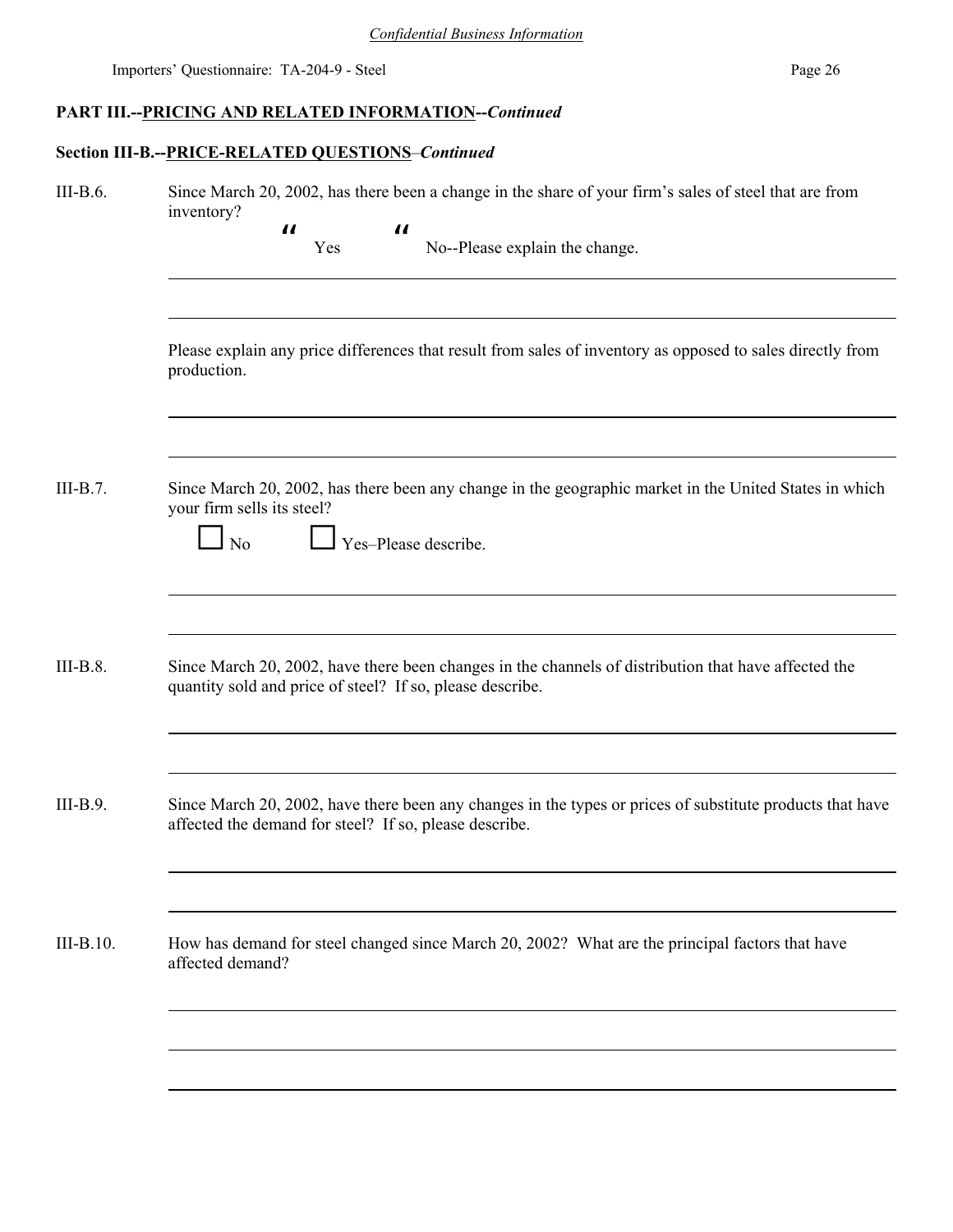# **PART III.--PRICING AND RELATED INFORMATION--***Continued*

## **Section III-B.--PRICE-RELATED QUESTIONS--***Continued*

| III-B.11. | Since March 20, 2002, has the product range (i.e., different qualities, dimensions, etc.) or the marketing<br>of steel changed significantly?                                                                                                                                                                                                                                                                                                             |  |  |  |  |  |  |  |  |
|-----------|-----------------------------------------------------------------------------------------------------------------------------------------------------------------------------------------------------------------------------------------------------------------------------------------------------------------------------------------------------------------------------------------------------------------------------------------------------------|--|--|--|--|--|--|--|--|
|           | $\boldsymbol{\mathit{II}}$<br>П<br>Yes-Please describe.<br>N <sub>0</sub>                                                                                                                                                                                                                                                                                                                                                                                 |  |  |  |  |  |  |  |  |
| III-B.12. | Since March 20, 2002, have there been any changes in the demand for or production of alternate products<br>that have affected the your firm's production of steel?<br>$\boldsymbol{\mathit{II}}$<br>$\boldsymbol{\mathcal{H}}$<br>No--Please explain the changes.<br>Yes                                                                                                                                                                                  |  |  |  |  |  |  |  |  |
| III-B.13. | a) Since March 20, 2002, has your firm's order backlog for steel products increased, decreased, or<br>remained the same?<br>$\boldsymbol{\mathit{II}}$<br>П<br>$\boldsymbol{\mathit{II}}$<br>Increased<br>Decreased<br>Stayed the same<br>Please explain (noting the specific product to which you are referring).                                                                                                                                        |  |  |  |  |  |  |  |  |
|           | b) Since March 20, 2002, has your firm's on-time shipment percentage for steel products increased,<br>decreased, or remained the same?<br>$\boldsymbol{\mathit{II}}$<br>$\boldsymbol{\mathit{II}}$<br>$\boldsymbol{\mathit{II}}$<br>Increased<br>Stayed the same<br>Decreased<br>Please explain (noting the specific product to which you are referring).                                                                                                 |  |  |  |  |  |  |  |  |
|           | c) Since March 20, 2002, has your firm made any efforts to increase product availability to your<br>customers, either in terms of the quantity of products available or by increasing your product offerings<br>(e.g., new size ranges, qualities, products, etc.)?<br>$\boldsymbol{\mathsf{u}}$<br>$\boldsymbol{\mathit{II}}$<br>N <sub>0</sub><br>Yes<br>If yes, please describe such efforts (noting the specific product to which you are referring). |  |  |  |  |  |  |  |  |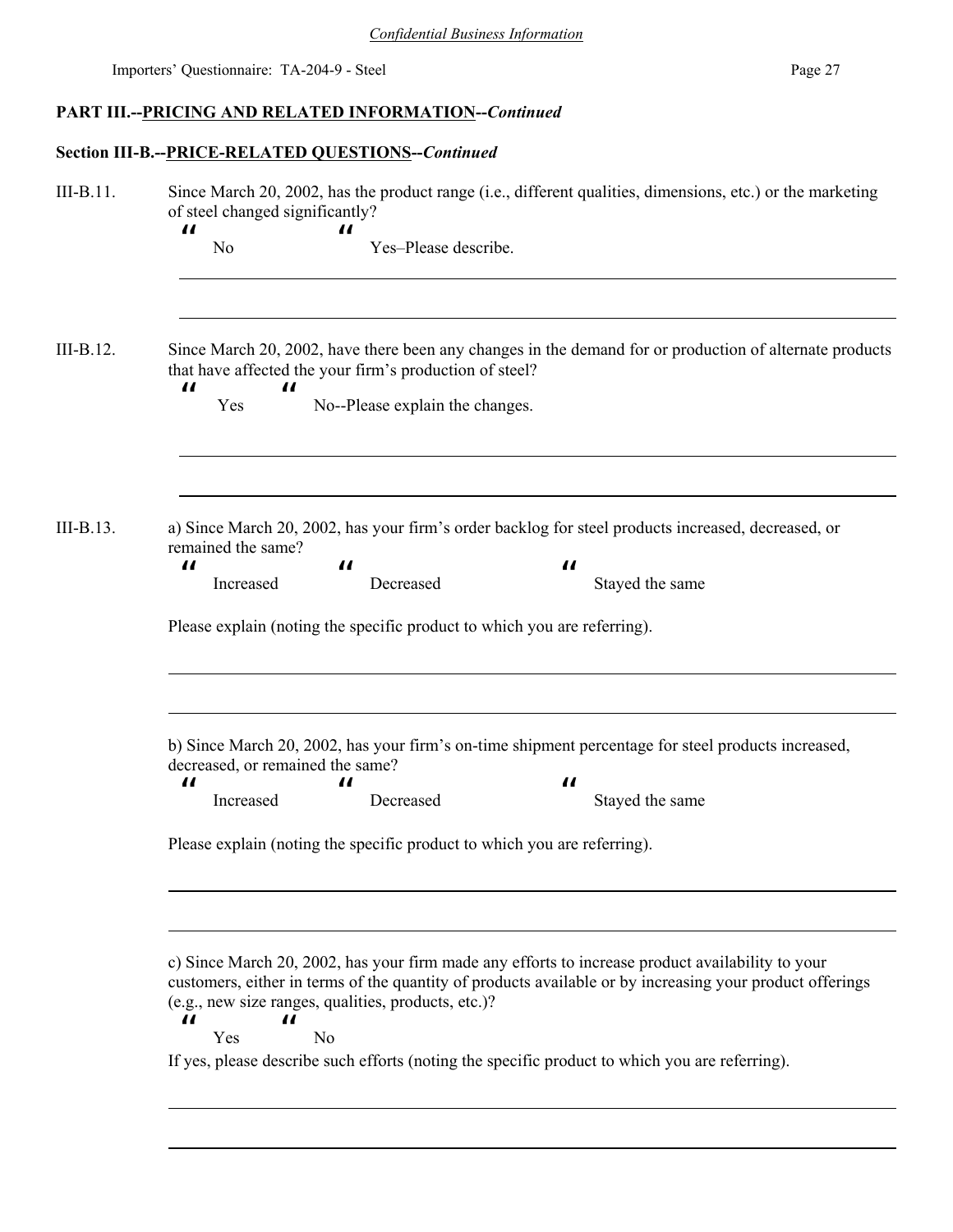## **PART III.--PRICING AND RELATED INFORMATION--***Continued*

## **Section III-B.--PRICE-RELATED QUESTIONS--***Continued*

III-B.14. Since March 20, 2002, has your firm imported steel from foreign producers from which you had not imported prior to that date? If so, please identify such suppliers and note the specific product and the country of origin.

III-B.15. Please indicate whether the following factors have tended to increase, decrease, or have had no effect on the price of steel in the U.S. market since March 20, 2002, and rate the factors on a scale of 1-4 according to their relative contribution to the price of steel products, with 1 being very important, 2 important, 3 somewhat important, and 4 not important.

| 11                                                                     | Increase | 11                         | Decrease |                            | No change |  | Importance |
|------------------------------------------------------------------------|----------|----------------------------|----------|----------------------------|-----------|--|------------|
| Changes in the level of competition from substitute products           |          |                            |          |                            |           |  |            |
| 11                                                                     | Increase | $\boldsymbol{\mathit{II}}$ | Decrease | $\boldsymbol{\mathit{II}}$ | No change |  | Importance |
| Changes in the level of competition by imports                         |          |                            |          |                            |           |  |            |
| $\boldsymbol{\mathit{u}}$                                              | Increase | $\boldsymbol{\mathit{II}}$ | Decrease | $\boldsymbol{\mathcal{U}}$ | No change |  | Importance |
| Changes in the cost of raw materials (please specify _                 |          |                            |          |                            |           |  |            |
| $\boldsymbol{\mathit{II}}$                                             | Increase | $\boldsymbol{\mathit{II}}$ | Decrease | $\boldsymbol{\mathcal{H}}$ | No change |  | Importance |
| Changes in energy costs                                                |          |                            |          |                            |           |  |            |
| П                                                                      | Increase | $\boldsymbol{\mathit{II}}$ | Decrease | $\boldsymbol{\mathit{II}}$ | No change |  | Importance |
| Changes in U.S. production capacity (please specify                    |          |                            |          |                            |           |  |            |
| 11                                                                     | Increase | $\boldsymbol{\mathit{II}}$ | Decrease | $\boldsymbol{\mu}$         | No change |  | Importance |
| Changes in the allocation of production capacity to alternate products |          |                            |          |                            |           |  |            |
| $\boldsymbol{\mathit{II}}$                                             | Increase | $\boldsymbol{\mathit{II}}$ | Decrease | $\boldsymbol{\mathit{II}}$ | No change |  | Importance |
| Changes in the productivity of domestic producers                      |          |                            |          |                            |           |  |            |
| "                                                                      | Increase | $\boldsymbol{\mathit{II}}$ | Decrease | $\boldsymbol{\mathit{II}}$ | No change |  | Importance |
| Changes in labor agreements, contracts, etc.                           |          |                            |          |                            |           |  |            |
| П                                                                      | Increase | $\boldsymbol{\mathit{u}}$  | Decrease | $\boldsymbol{\mathit{II}}$ | No change |  | Importance |